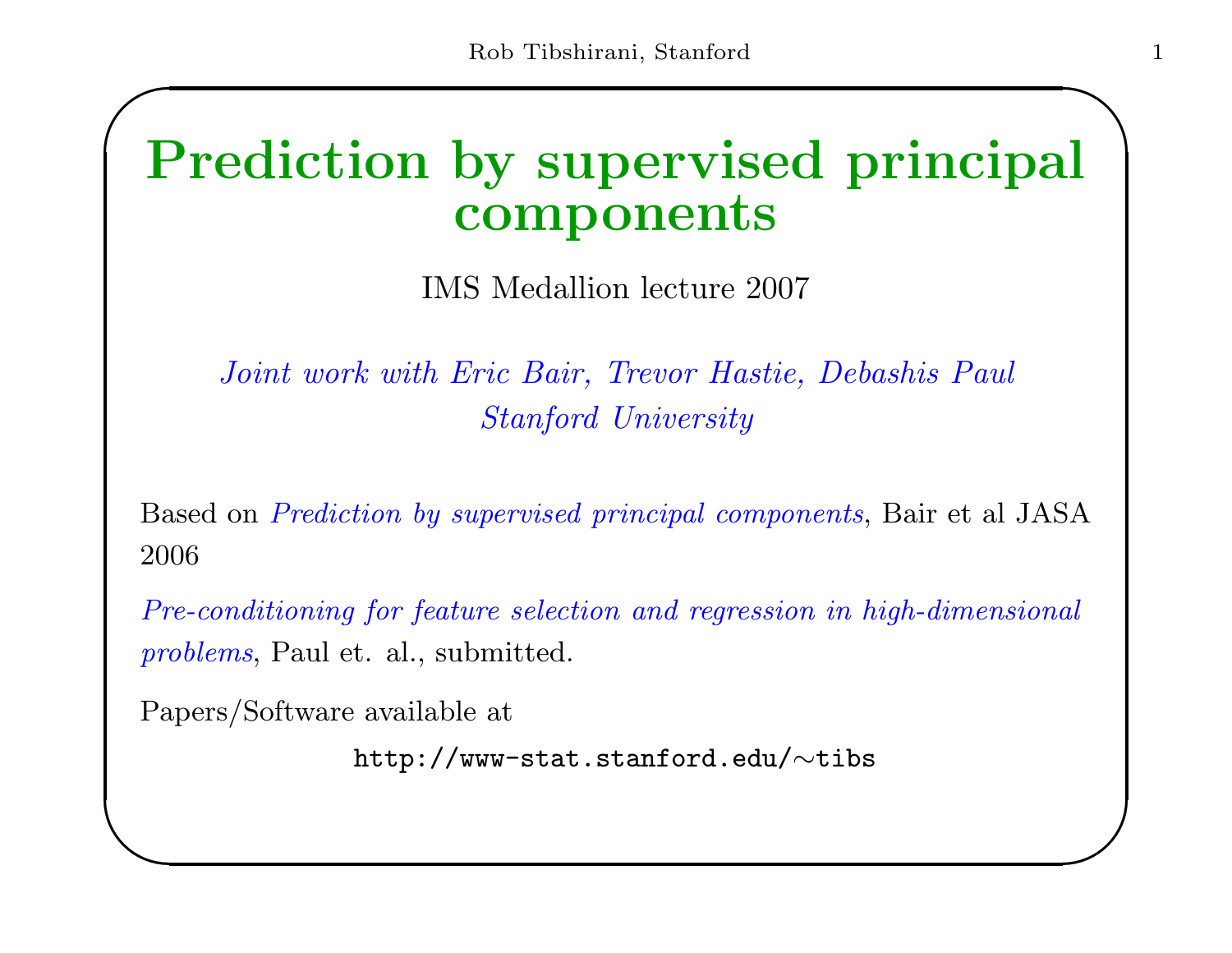$\setminus$ 



- Linear regression and  $\text{Cox}$  (survival) regression when  $p$ (number of features) is  $\gg N$  (number of observations)
- Motivation: gene expression studies. Objective is to correlate <sup>a</sup> survival time with gene expression. Typically  $N \approx 100$ patients,  $p = 10,000$  genes.

 $\bigwedge$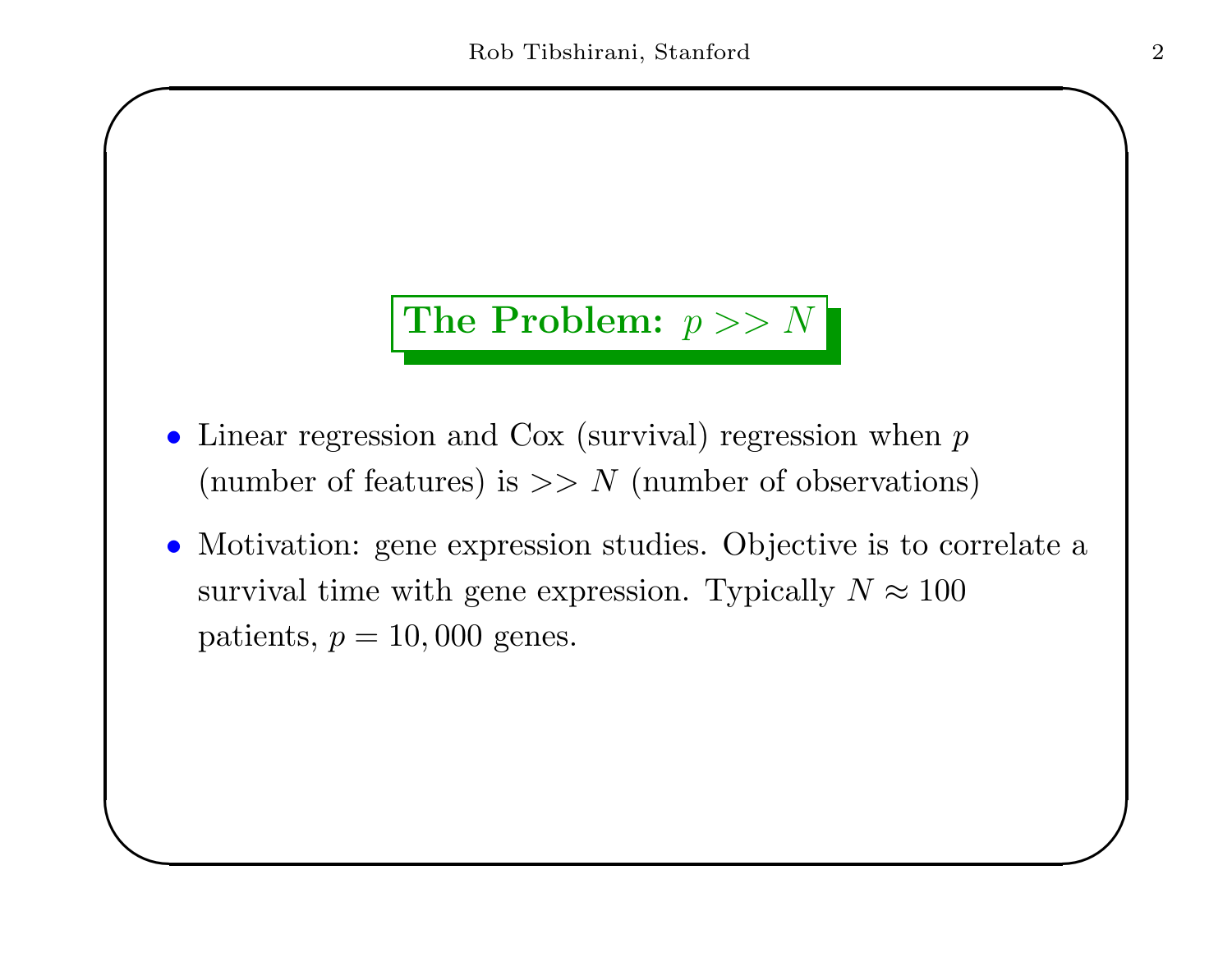$\setminus$ 

### Why the problem is hard

- With <sup>a</sup> large number of features, there is <sup>a</sup> real danger of overfitting the data
- See for example the controversy in the New England Journal of Medicine on Non-Hodgkins Lymphoma (my homepage has full details)
- need statistical methods that are simple and can be internally validated

 $\bigwedge$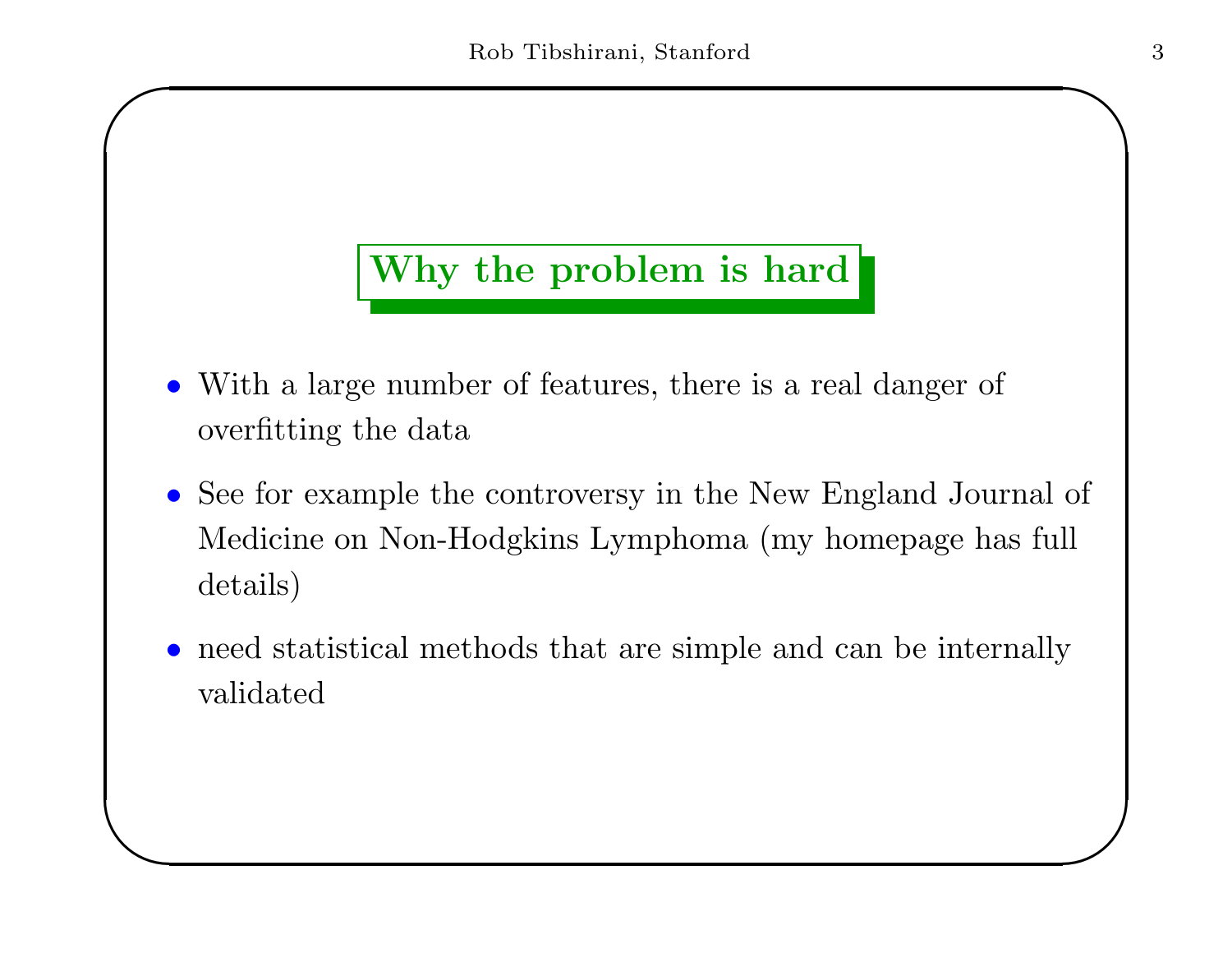#### The  $NEW$   $ENGLAND$ JOURNAL of MEDICINE

established in 1812 NOVEMBER 18, 2004 vol. 351 No. 21

#### Prediction of Survival in Follicular Lymphoma Based on Molecular Features of Tumor-Infiltrating Immune Cells

Sandeep S. Dave, M.D., George Wright, Ph.D., Bruce Tan, M.D., Andreas Rosenwald, M.D., Randy D. Gascoyne, M.D., Wing C. Chan, M.D., Richard I. Fisher, M.D., Rita M. Braziel, M.D., Lisa M. Rimsza, M.D., Thomas M. Grogan, M.D., Thomas P. Miller, M.D., Michael LeBlanc, Ph.D., Timothy C. Greiner, M.D., Dennis D. Weisenburger, M.D., James C. Lynch, Ph.D., Julie Vose, M.D., James O. Armitage, M.D., Erlend B. Smeland, M.D., Ph.D., Stein Kvaloy, M.D., Ph.D., Harald Holte, M.D., Ph.D., Jan Delabie, M.D., Ph.D., Joseph M. Connors, M.D., Peter M. Lansdorp, M.D., Ph.D., Qin Ouyang, Ph.D., T. Andrew Lister, M.D., Andrew J. Davies, M.D., Andrew J. Norton, M.D., H. Konrad Muller-Hermelink, M.D., German Ott, M.D., Elias Campo, M.D., Emilio Montserrat, M.D., Wyndham H. Wilson, M.D., Ph.D., Elaine S. Jaffe, M.D., Richard Simon, Ph.D., Liming Yang, Ph.D., John Powell, M.S., Hong Zhao, M.S., Neta Goldschmidt, M.D., Michael Chiorazzi, B.A., and Louis M. Staudt, M.D., Ph.D.

#### **ABSTRACT**

#### **BACKGROUND**

Patients with follicular lymphoma may survive for periods of less than 1 year to more From National Cancer Institute (S.S.D., than 20 years after diagnosis. We used gene-expression profiles of tumor-biopsy spec- G.W., B.T., A.R., WH.W., E.S.J., R.S., H.Z., imens obtained at diagnosis to develop a molecular predictor of the length of survival.

#### **METHODS**

 $\bigg($ 

 $\setminus$ 

Gene-expression profiling was performed on 191 biopsy specimens obtained from pa- Center, Vancouver, Canada (R.D.G., J.M.C., tients with untreated follicular lymphoma. Supervised methods were used to discover<br>expression patterns associated with the length of survival in a training set of 95 speci-<br>mens. A molecular predictor of survival was cons ed in an independent test set of 96 specimens.

#### **RESULTS**

Individual genes that predicted the length of survival were grouped into gene-expres- $\frac{\sin x}{\cos x}$  Portland (R.M.B.); University of Arizona man adult genee that predicted the rength of burning meta grouped mits gene express Cancer Center, Tucson (L.M.R., T.M.G., T.M.G., T.M.G., T.M.G., tures were used to construct a survival predictor. The two signatures allowed patients Center, Seattle (M.L.); Norwegian Radium<br>with anceimans in the test set to be divided into four quertiles with widely disporate me Hosp wan specimens in the test sect of de anneed milo four quanties with wheley disparate inc<br>dian lengths of survival (13.6, 11.1, 10.8, and 3.9 years), independently of clinical Hospital, London (T.A.L., A.J.D., A.J.N.); prognostic variables. Flow cytometry showed that these signatures reflected gene ex- University of Würzburg, Gerwith specimens in the test set to be divided into four quartiles with widely disparate mepression by nonmalignant tumor-infiltrating immune cells.

#### **CONCLUSIONS**

Staudt at the National Cancer Institute,<br>The length of survival among patients with follicular lymphoma correlates with the Bldg. 10, Rm. 4N114, NIH, Bethesda, MD molecular features of nonmalignant immune cells present in the tumor at diagnosis.

many (A.R., H.K.M.-H., G.O.); and University of Barcelona, Barcelona, Spain (E.C., E.M.). Address reprint requests to Dr. 208 92, or at lstaudt@ mail.nih.gov.

<sup>N</sup> Engl J Med 2004;351:2159-69. Copyright  $@$  2004 Massachusetts Medical Society.

<sup>n</sup> <sup>e</sup> <sup>n</sup> <sup>g</sup> <sup>l</sup> j <sup>m</sup> <sup>e</sup> <sup>d</sup> 3 5 <sup>1</sup> ;2 <sup>1</sup> <sup>w</sup> <sup>w</sup> <sup>w</sup> .n <sup>e</sup> jm .o <sup>r</sup> <sup>g</sup> <sup>n</sup> <sup>o</sup> <sup>v</sup> <sup>e</sup> <sup>m</sup> <sup>b</sup> <sup>e</sup> <sup>r</sup> <sup>1</sup> 8 , <sup>2</sup> <sup>0</sup> <sup>0</sup> 4 2159

Copyright © 2004 Massachusetts Medical Society. All rights reserved. Downloaded from www.nejm.org at Stanford University on May 10, 2005 .

N.G., M.C., L.M.S.); Center for Information Technology (L.Y ., J.P.); and National Heart, Lung, and Blood Institute (S.S.D.) — all in Bethesda, Md.; British Columbia Cancer P.M.L., Q.O.); University of Nebraska Medical Center, Omaha (W.C.C., T.C.G., D.D.W., J.C.L., J.V ., J.O.A.); Southwest On-cology Group, San Antonio, Tex . (R.I.F., T.M.G., T.P.M., M.L.); University of Roch-ester School of Medicine, Rochester, N.Y . (R.I.F.); Oregon Health and Science Univer $\bigwedge$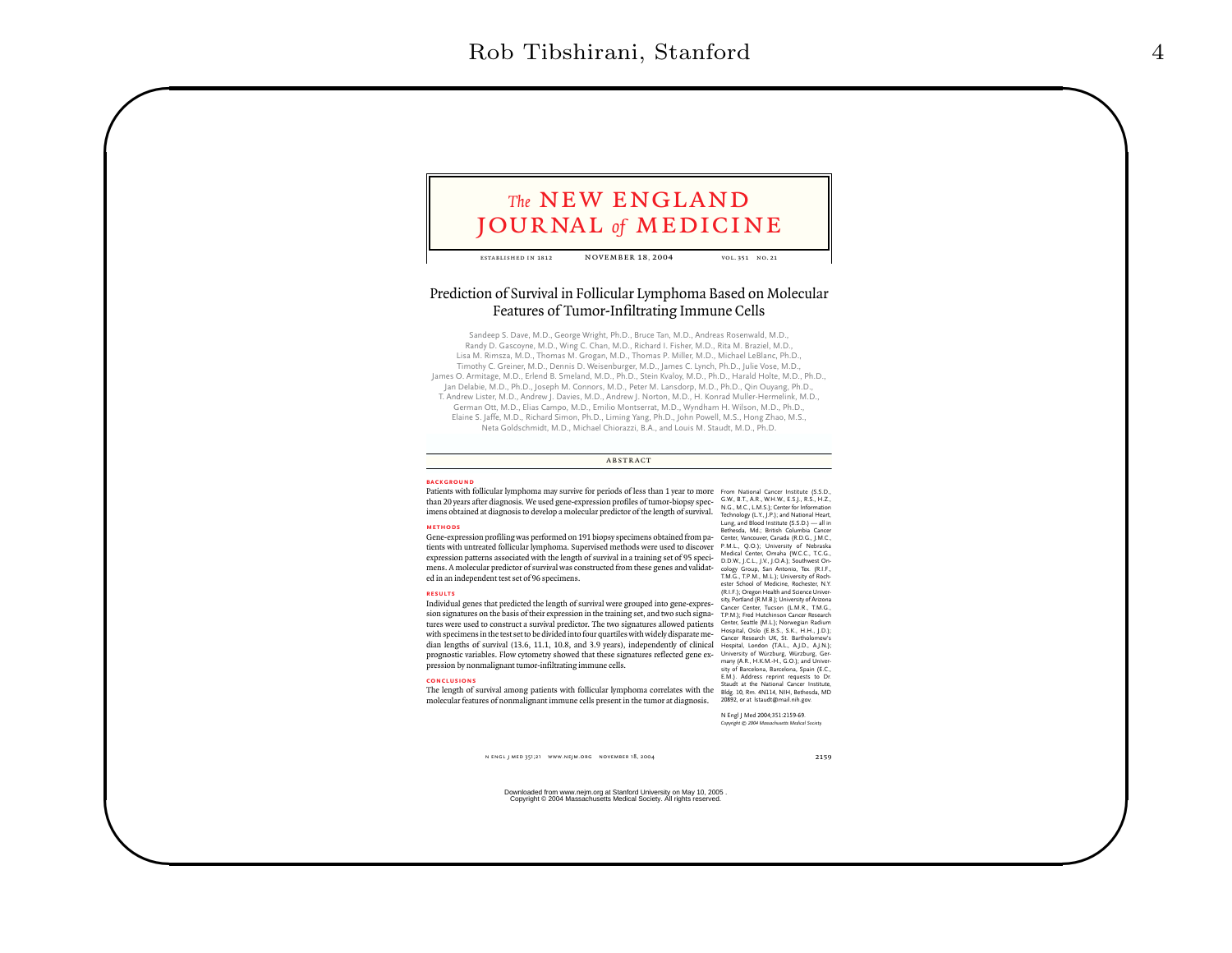$\setminus$ 

# Example

- Kidney cancer study, with Jim Brooks, Hongjuan Zhao: PLOS Medicine 2006
- Gene expression measurements for 14,814 genes on 177 patients- 88 in training set and 89 in test set
- Outcome is survival time. Would like <sup>a</sup> predictor of survival, for <sup>p</sup>lanning treatments, and also would like to understand which genes are involved in the disease

 $\bigwedge$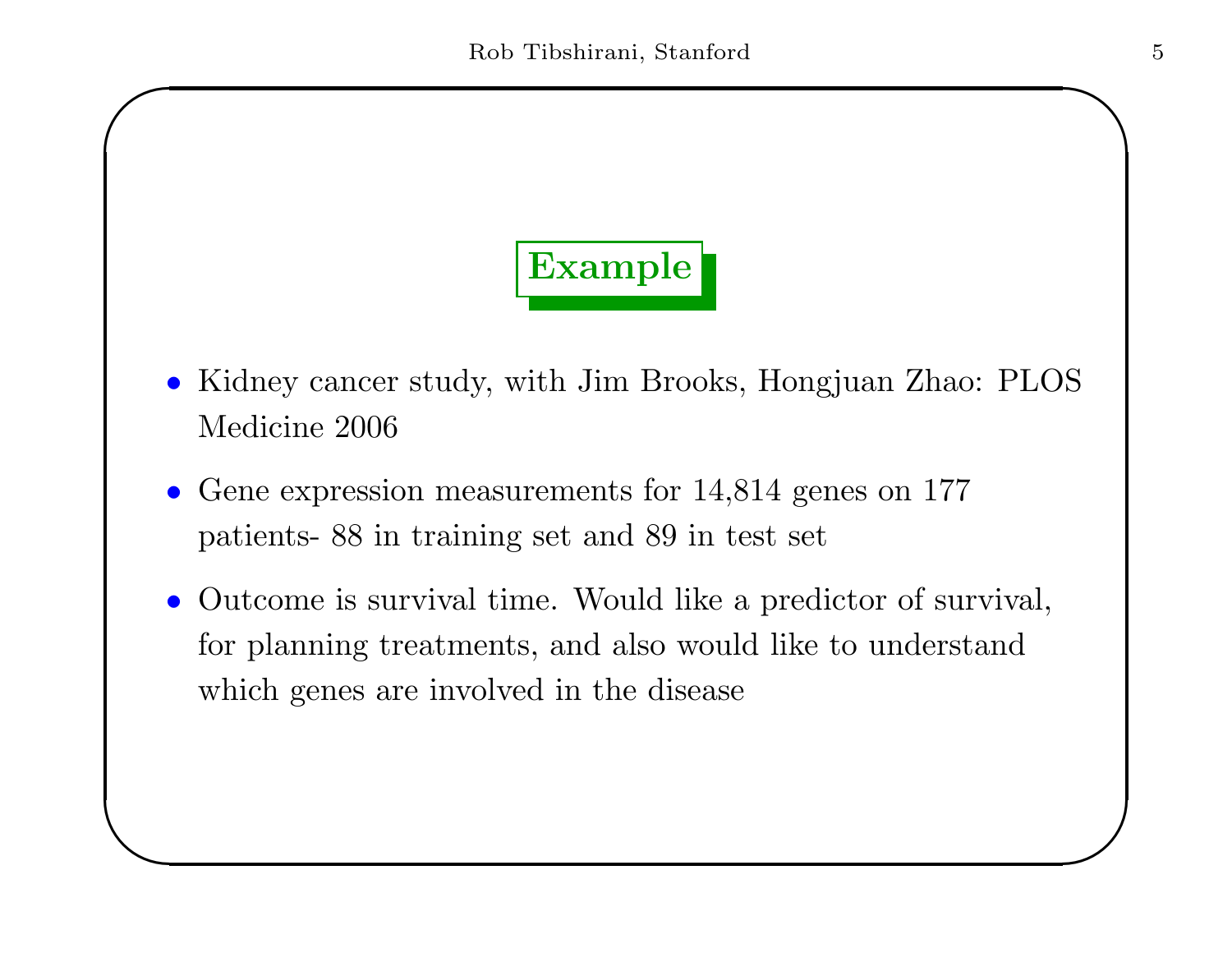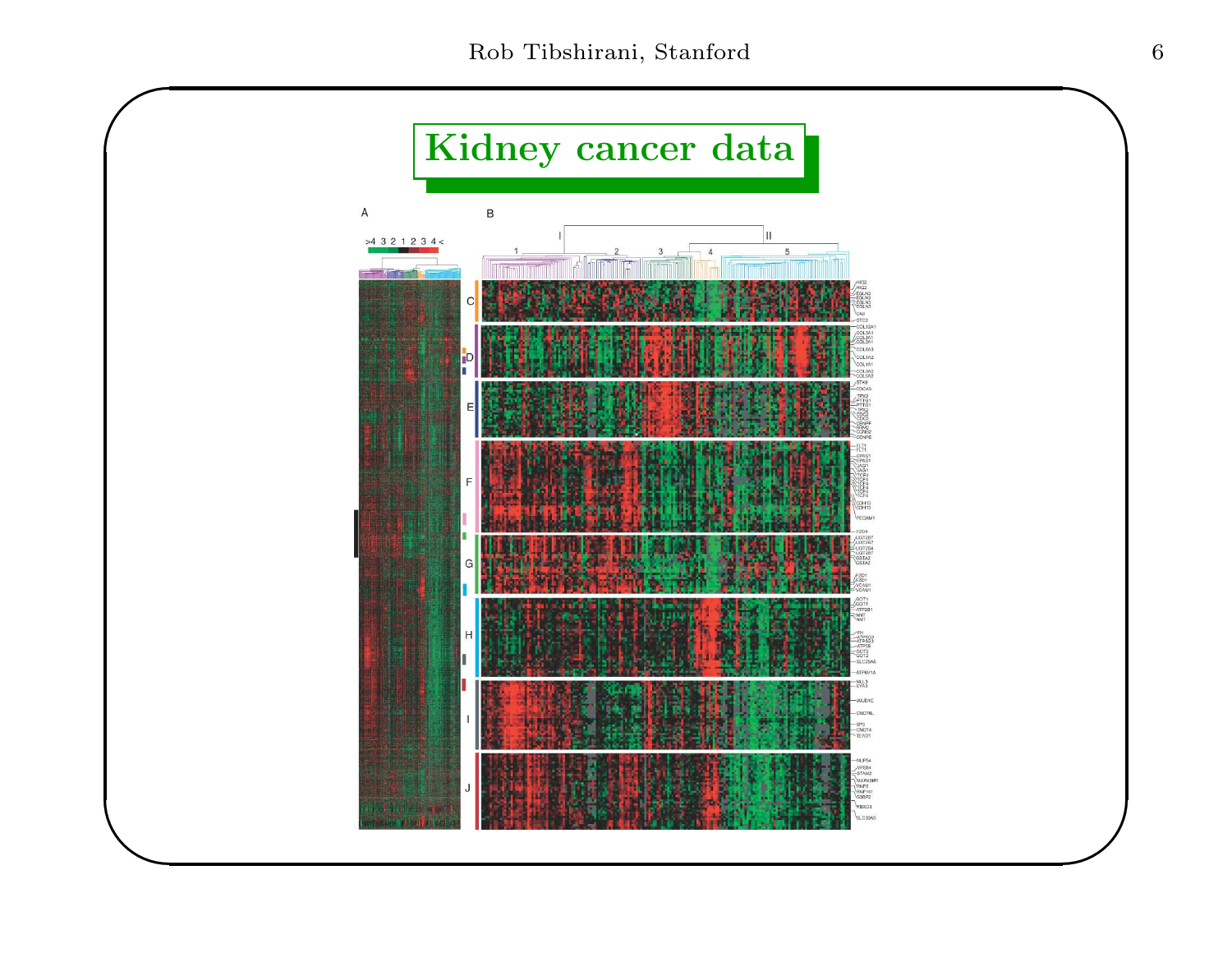$\setminus$ 

#### Two approaches

- Supervised learning: Some kind of (regularized) regression: eg ridge regression, lasso, partial least squares, SCAD (Fan and Li), elastic net (Zou and Hastie).
- Unsupervised learning: cluster the samples into say 2 groups and hope that they differ in terms of survival.

Not as crazy as it sounds. Used in many microarray studies of cancer from Stanford labs (David Botstein, Pat Brown).

Idea is to discover biologically distinct and meaningful groups. These groups will tend to be more reproducible than the genes that characterize them (listen to your collaborators!)

 $\bigwedge$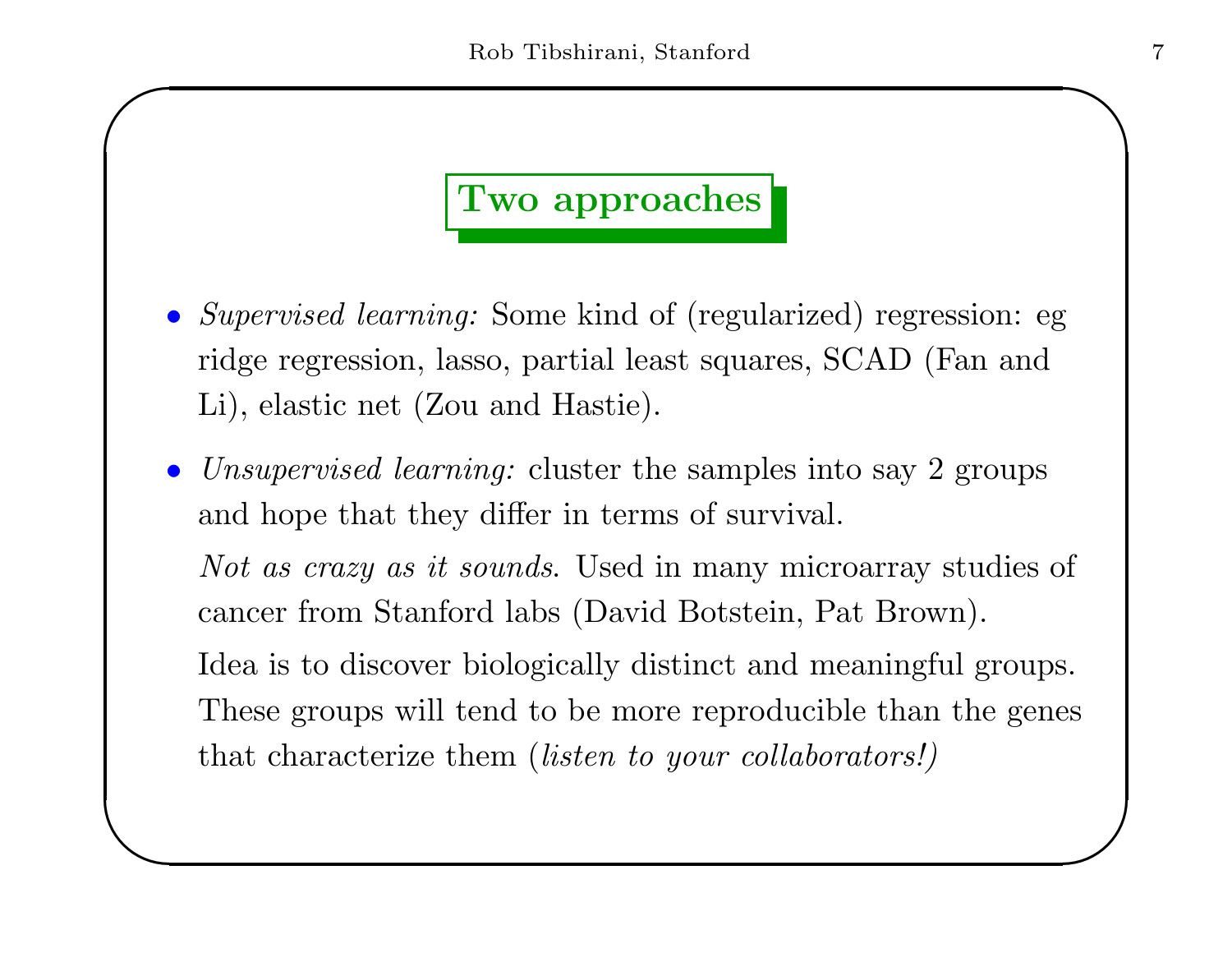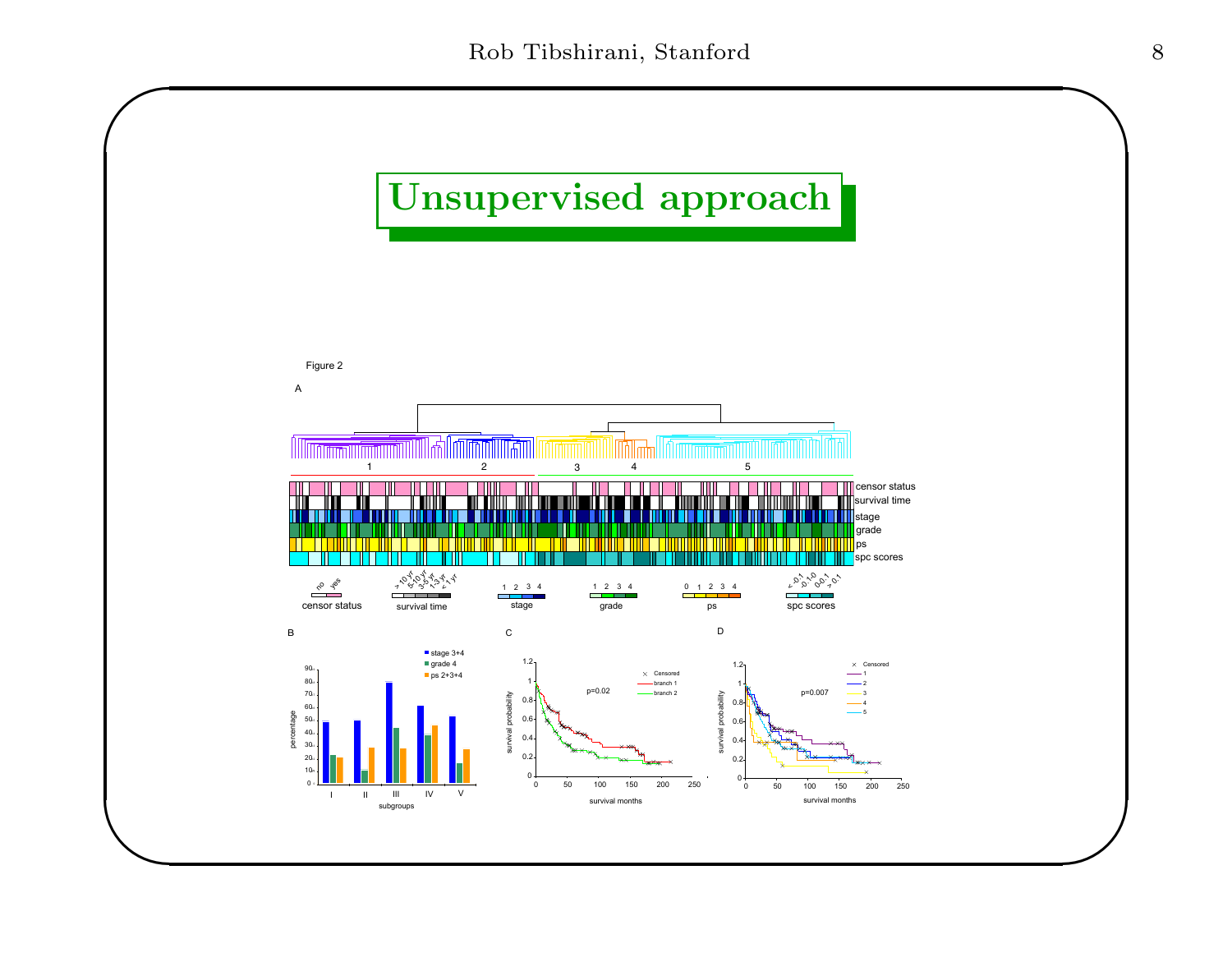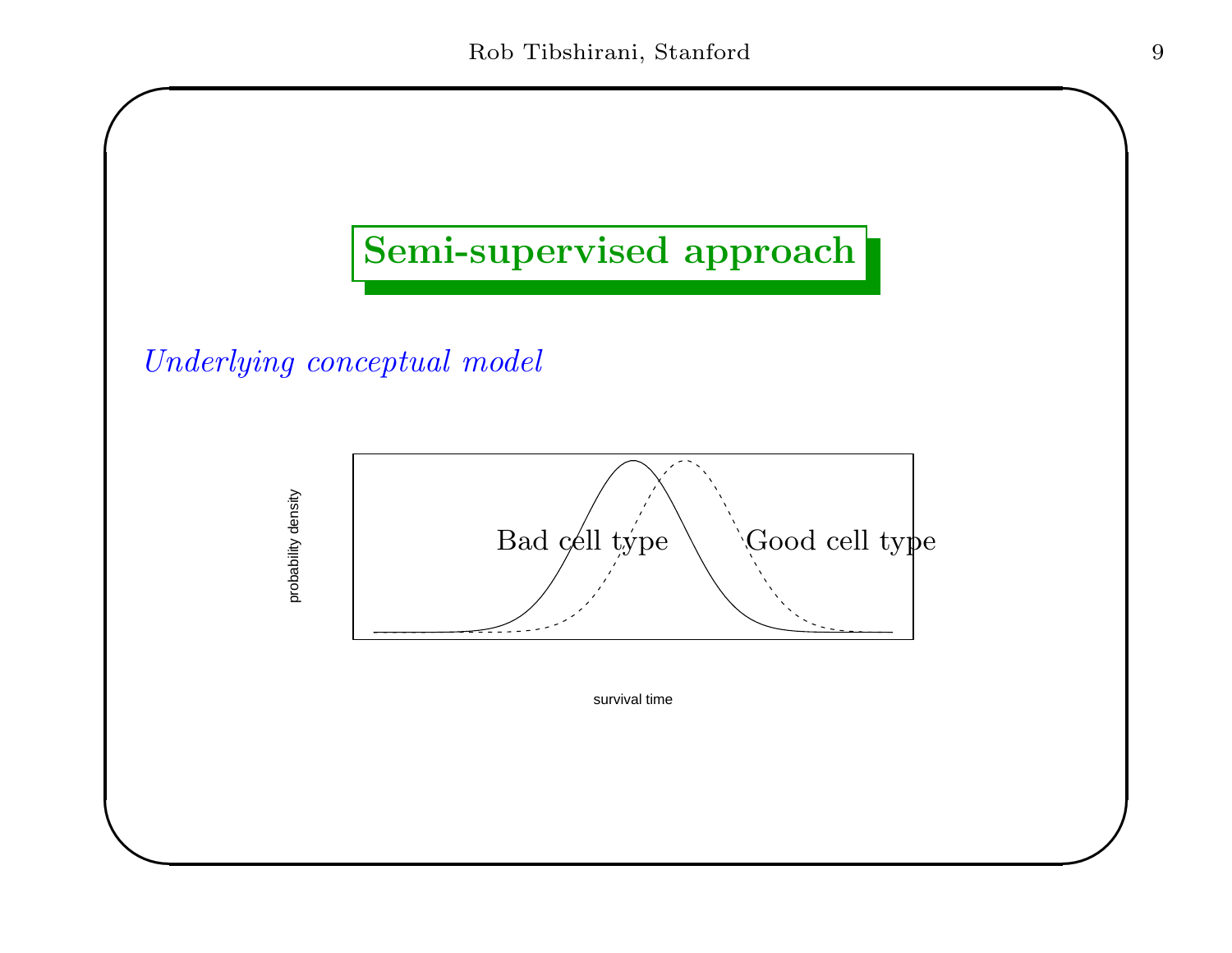$\setminus$ 

## Supervised Principal components

- Idea is to chose genes whose correlation with the outcome (Cox score) is largest, and using only those genes, extract the first (or first few) principal components.
- Then we use these "supervised principal components" to predict the outcome, in <sup>a</sup> standard regression or Cox regression model

 $\bigwedge$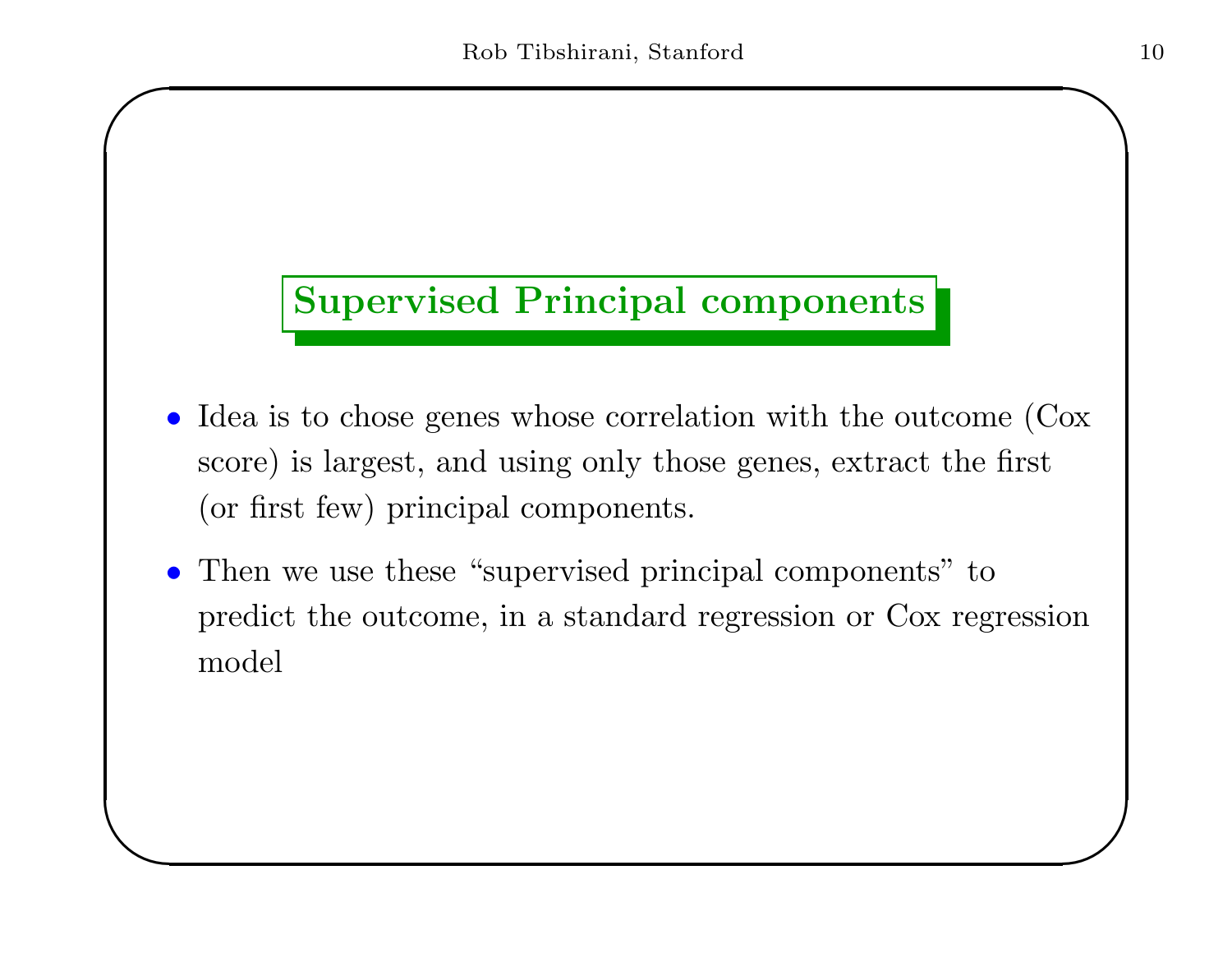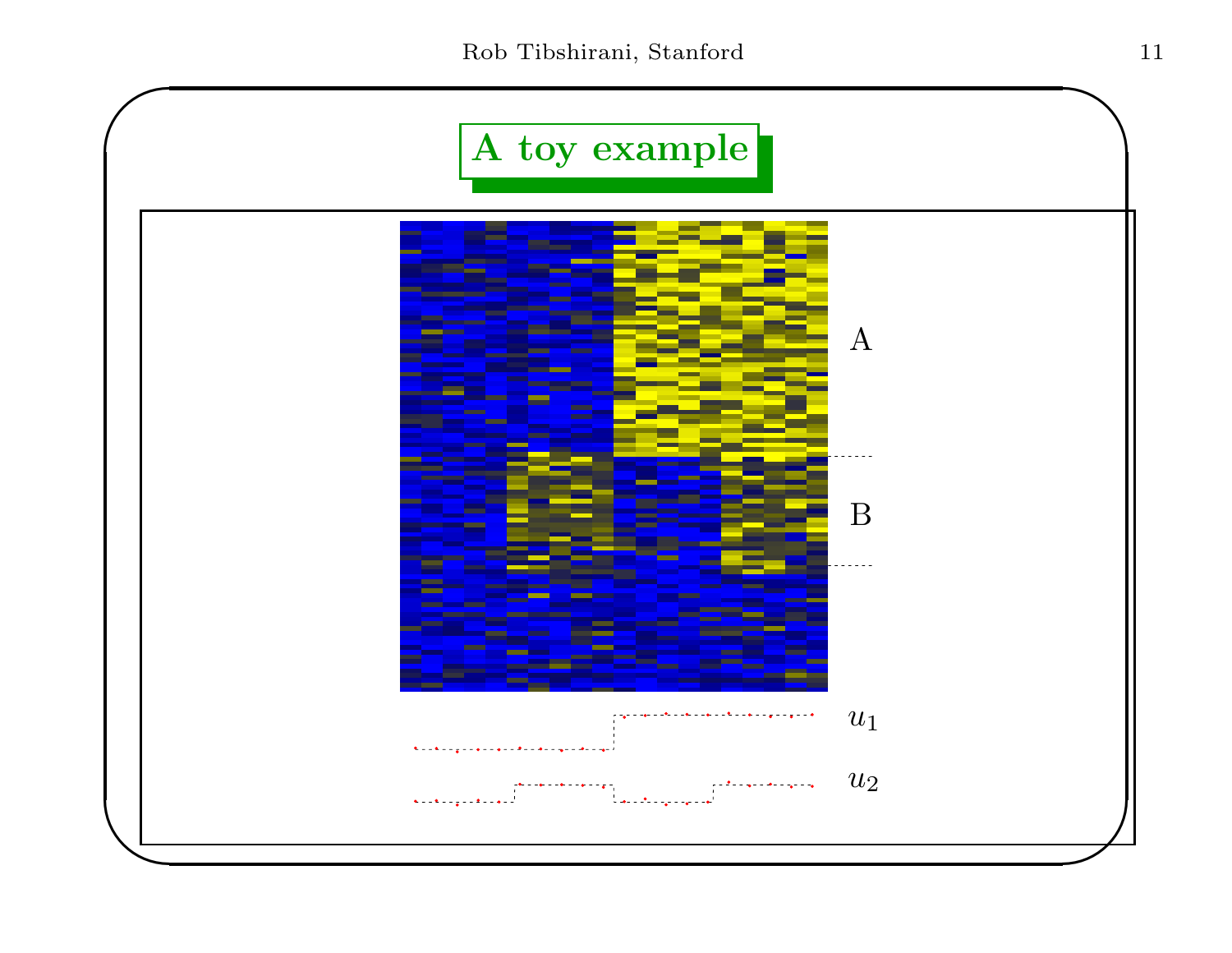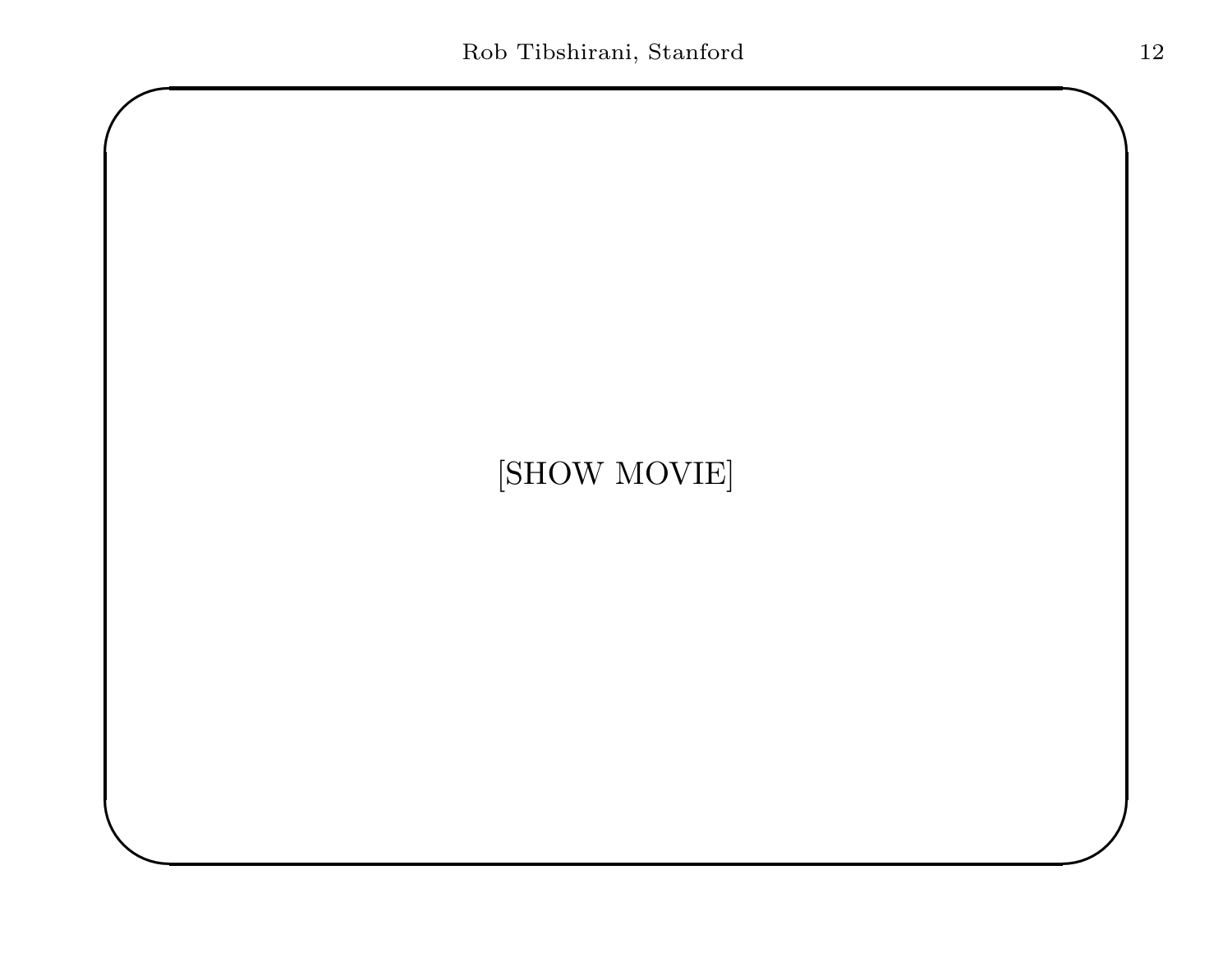# Outline of talk

- 1. The idea in detail, for (normal) regression and generalized regression models like survival models
- 2. Underlying latent variable model
- 3. Summary of some asymptotic results
- 4. Kidney cancer example

 $\bigg($ 

 $\setminus$ 

- 5. Simulation studies, comparison to ridge, lasso, PLS etc
- 6. "Pre-conditioning" selecting <sup>a</sup> smaller set of features for prediction

 $\bigwedge$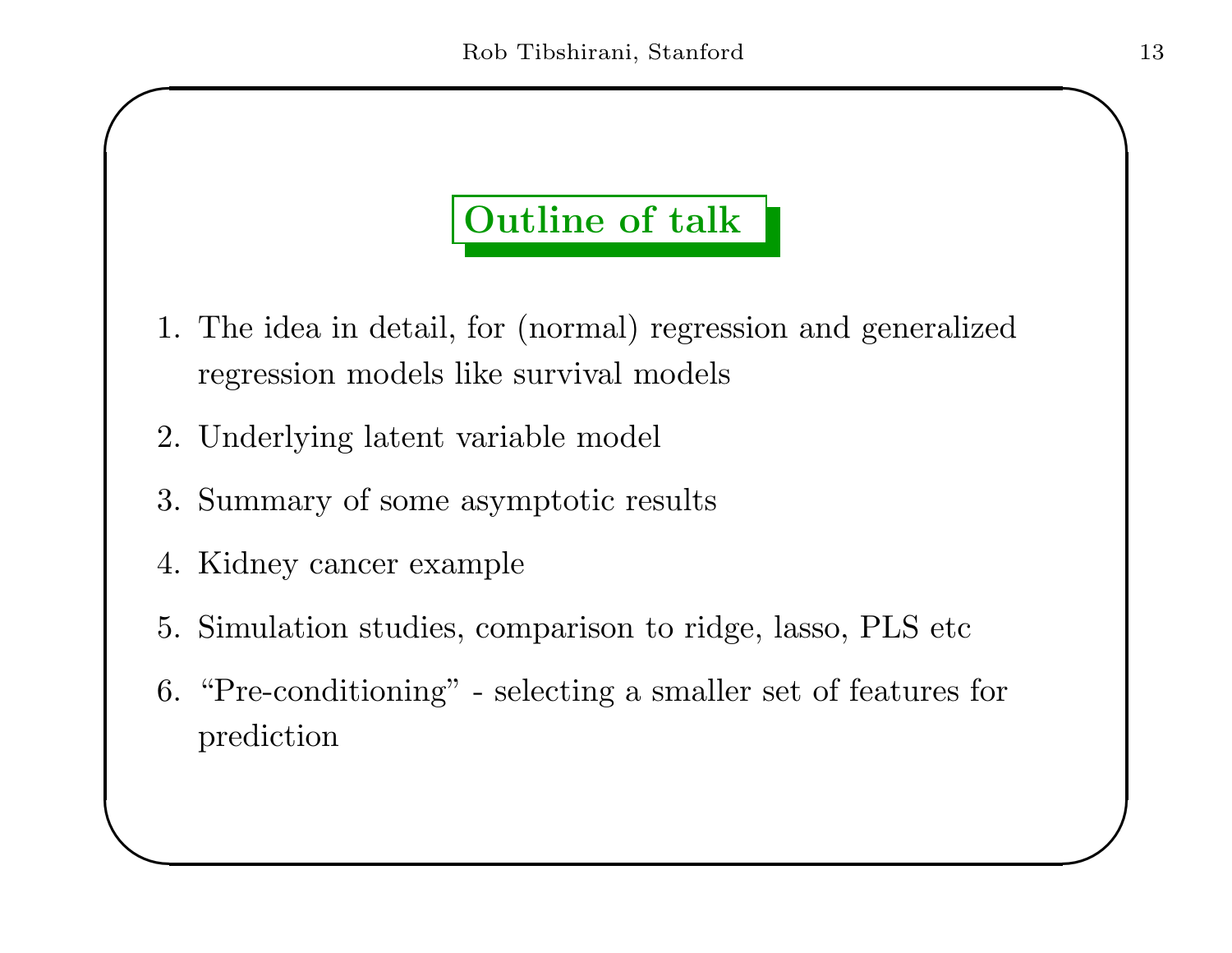$\setminus$ 

#### Supervised principal components

- We assume there are  $p$  features measured on  $N$  observations (e.g. patients). Let  $X$  be an N times p matrix of feature measurements (e.g. genes), and  $y$  the N-vector of outcome measurements.
- We assume that the outcome is <sup>a</sup> quantitative variable; below we discuss other types of outcomes such as censored survival times.

 $\bigwedge$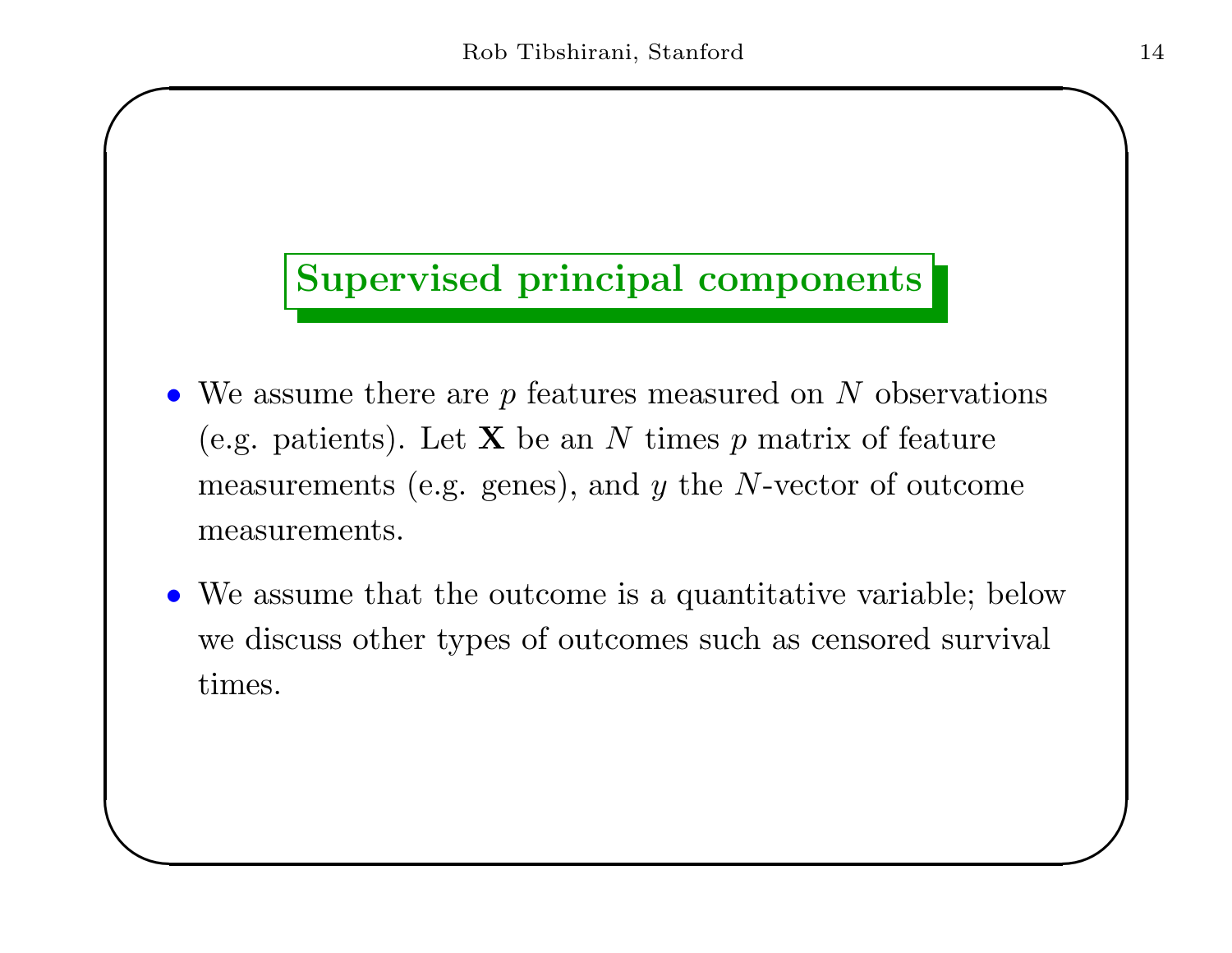$\setminus$ 

Supervised principal components

- 1. Compute (univariate) standard regression coefficients for each feature
- 2. Form <sup>a</sup> reduced data matrix consisting of only those features whose univariate coefficient exceeds a threshold  $\theta$  in absolute value ( $\theta$  is estimated by cross-validation)
- 3. Compute the first (or first few) principal components of the reduced data matrix
- 4. Use these principal component(s) in <sup>a</sup> regression model to predict the outcome

 $\bigwedge$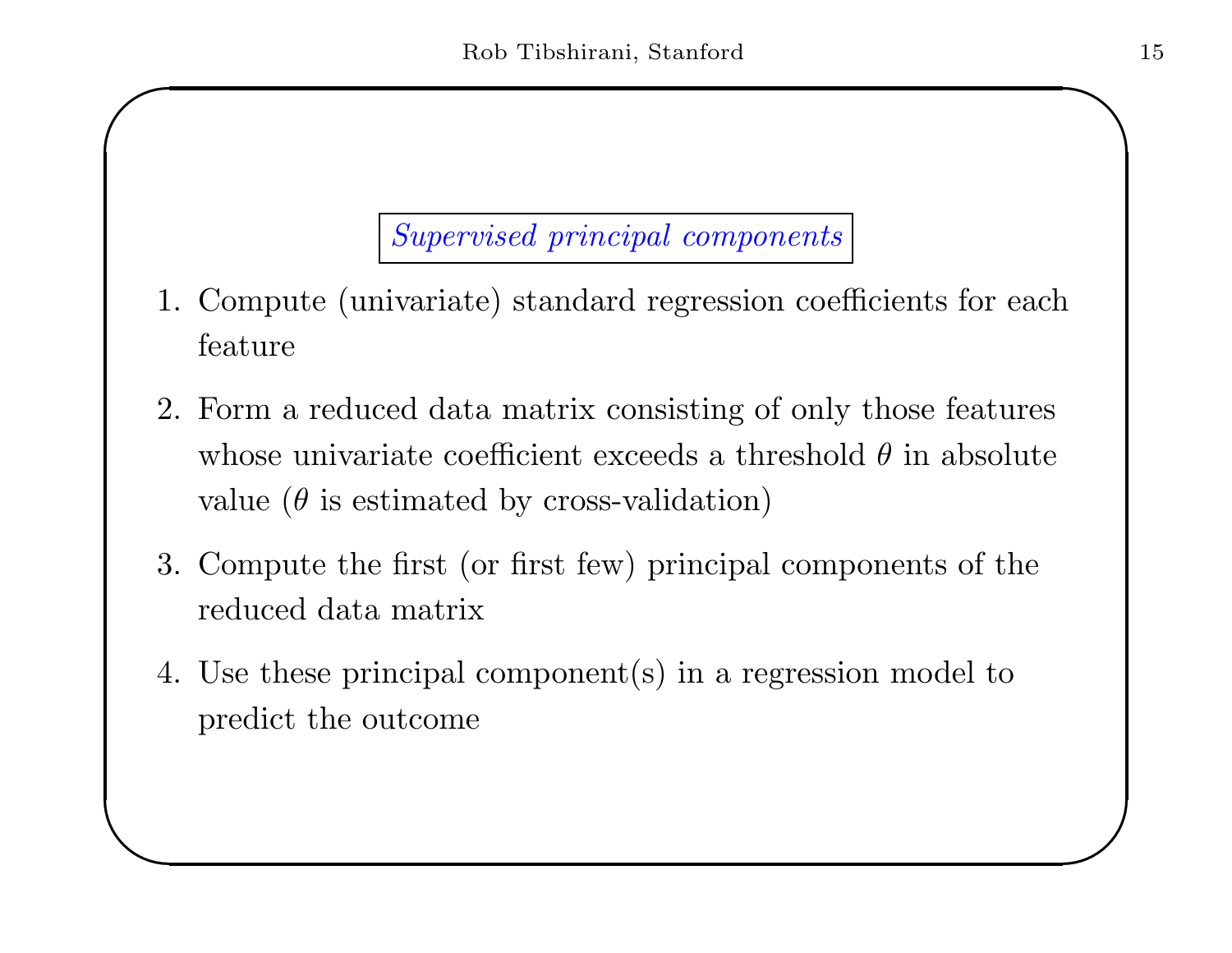# Details

- Assume that the columns of **X** (variables) have been centered to have mean zero.
- Write the singular value decomposition of **X** as

 $\bigg($ 

 $\setminus$ 

$$
\mathbf{X} = \mathbf{U} \mathbf{D} \mathbf{V}^T \tag{1}
$$

where  $\mathbf{U}, \mathbf{D}, \mathbf{V}$  are  $N \times m$ ,  $m \times m$  and  $m \times p$  respectively, and  $m = \min(N - 1, p)$  is the rank of **X**. **D** is a diagonal matrix containing the singular values  $d_j$ ; the columns of **U** are the principal components  $u_1, u_2, \ldots u_m$ ; these are assumed to be ordered so that  $d_1 \geq d_2 \geq \ldots d_m \geq 0$ .

 $\bigwedge$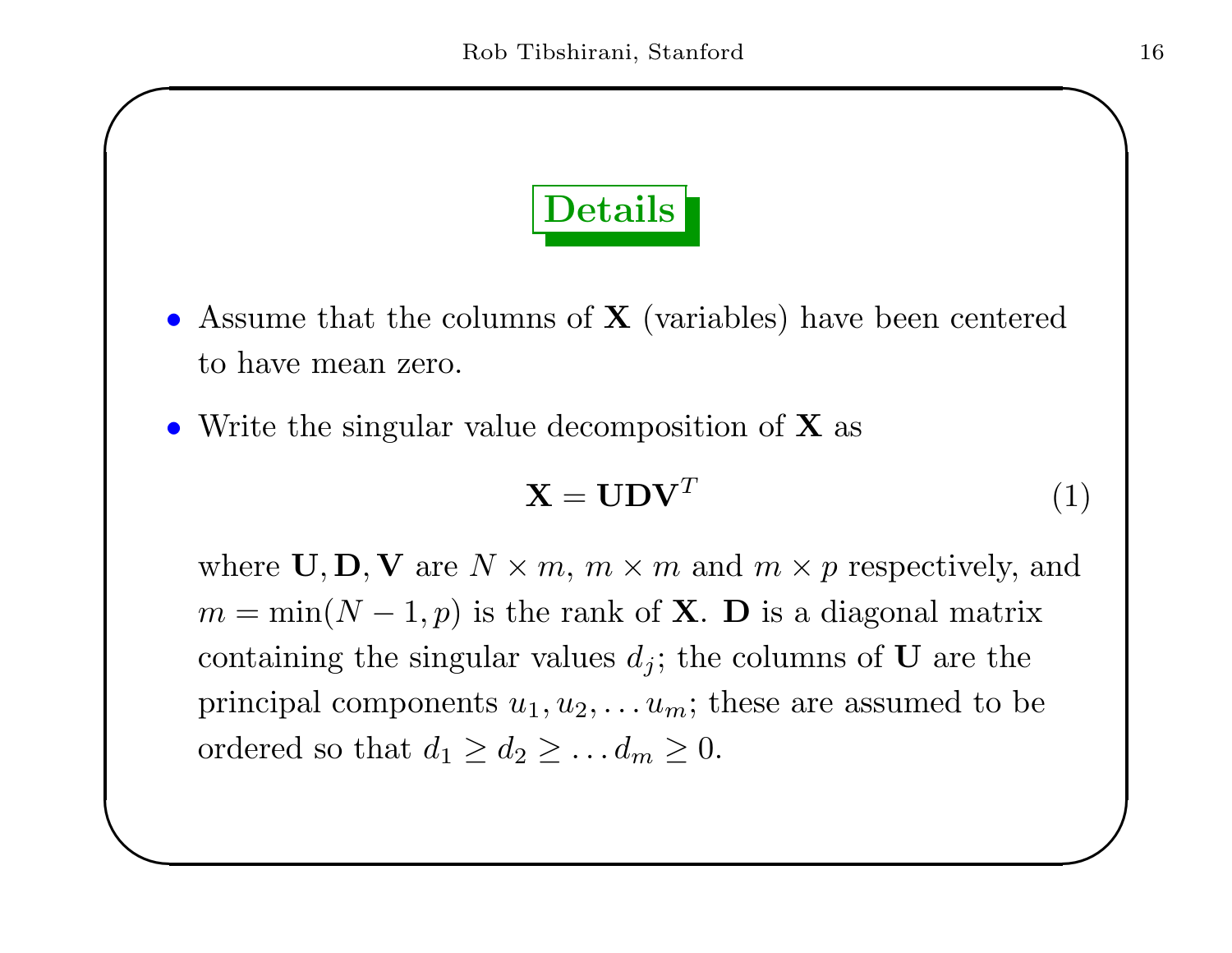$\bigcap$ • Let s be the p-vector of standardized regression coefficients for measuring the univariate effect of each gene separately on y:

$$
s_j = \frac{x_j^T y}{||x_j||}, \quad \text{(scale omitted)} \tag{2}
$$

• Let  $C_{\theta}$  be the collection of indices such that  $|s_j| > \theta$ . We denote by  $\mathbf{X}_{\theta}$  the matrix consisting of the columns of **X** corresponding to  $C_{\theta}$ . The SVD of  $\mathbf{X}_{\theta}$  is

$$
\mathbf{X}_{\theta} = \mathbf{U}_{\theta} \mathbf{D}_{\theta} \mathbf{V}_{\theta}^{T} \tag{3}
$$

- Letting  $\mathbf{U}_{\theta} = (u_{\theta,1}, u_{\theta,2}, \dots u_{\theta,m})$ , we call  $u_{\theta,1}$  the first supervised principal component of X, and so on.
- Now fit a univariate linear regression model with response y and predictor  $u_{\theta,1}$ ,

$$
\hat{y}^{\text{spc},\theta} = \bar{y} + \hat{\gamma} \cdot u_{\theta,1}.\tag{4}
$$

• Use cross-validation to estimate the best value of  $\theta$ .

 $\setminus$ 

 $\bigwedge$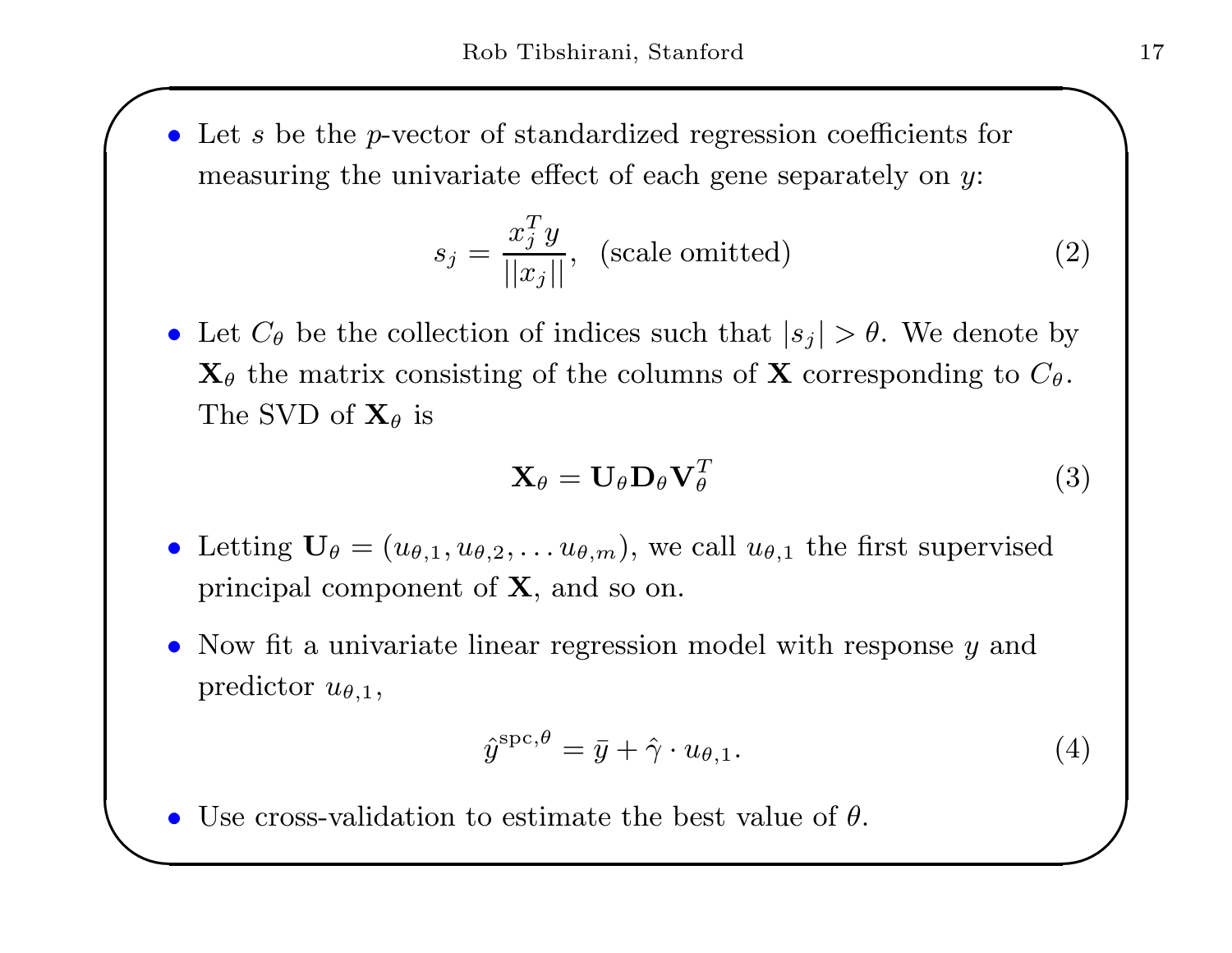#### Test set prediction

Given a test feature vector  $x^*$ , we can make predictions from our regression model as follows:

1. We center each component of  $x^*$  using the means we derived on the training data:  $x_j^* \leftarrow x_j^* - \bar{x}_j$ .

$$
2. \ \hat{y}^* = \bar{y} + \hat{\gamma} \cdot x_{\theta}^{*T} w_{\theta,1},
$$

 $\bigg($ 

 $\setminus$ 

where  $x_{\theta}^*$  is the appropriate sub-vector of  $x^*$ , and  $w_{\theta,1}$  is the first column of  $\mathbf{V}_{\theta} \mathbf{D}_{\theta}^{-1}$ .

 $\bigwedge$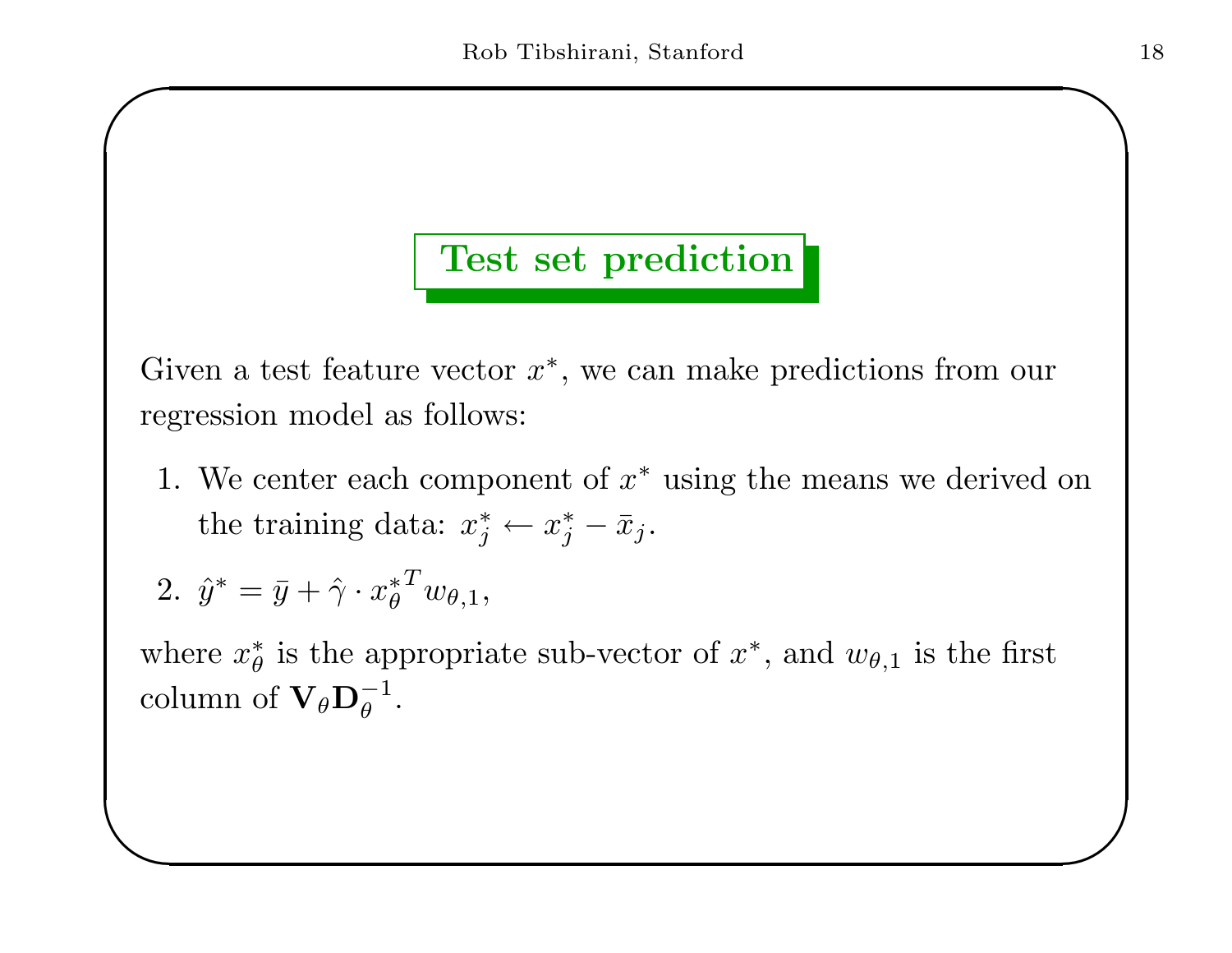## Easy generalization to non-normal data

- Use a score statistic to assess each gene, and fit a generalized regression model at the end
- Unlike like ridge and lasso, no sophisticated special software is needed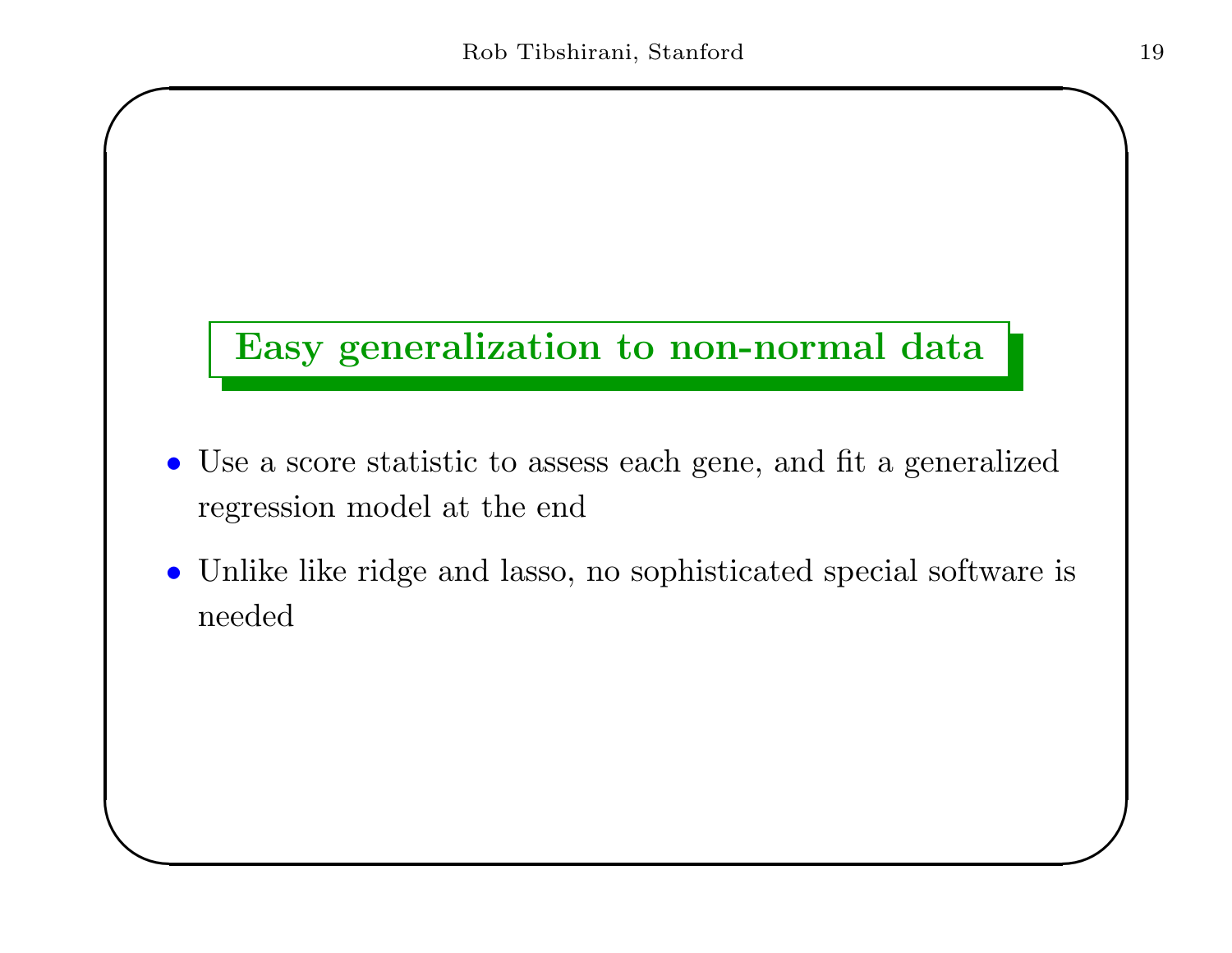### An underlying model

•Suppose we have a response variable  $Y$  which is related to an underlying latent variable  $U$  by a linear model

 $\bigg($ 

$$
Y = \beta_0 + \beta_1 U + \varepsilon. \tag{5}
$$

• In addition, we have expression measurements on a set of genes  $X_j$ indexed by  $j \in \mathcal{P}$ , for which

$$
X_j = \alpha_{0j} + \alpha_{1j}U + \epsilon_j, \quad j \in \mathcal{P}.
$$
 (6)

We also have many additional genes  $X_k$ ,  $k \notin \mathcal{P}$  which are independent of  $U$ . We can think of  $U$  as a discrete or continuous aspect of <sup>a</sup> cell type, which we do not measure directly.

• The supervised principal component algorithm (SPCA) can be seen as an approximate method for fitting this model.

 $\sqrt{\frac{1}{15}}$  $\bigvee$ Natural since on average the score  $||X^{jT}Y||/||X_j||$  is non-zero only if  $\alpha_{1j}$ is non-zero.

 $\bigwedge$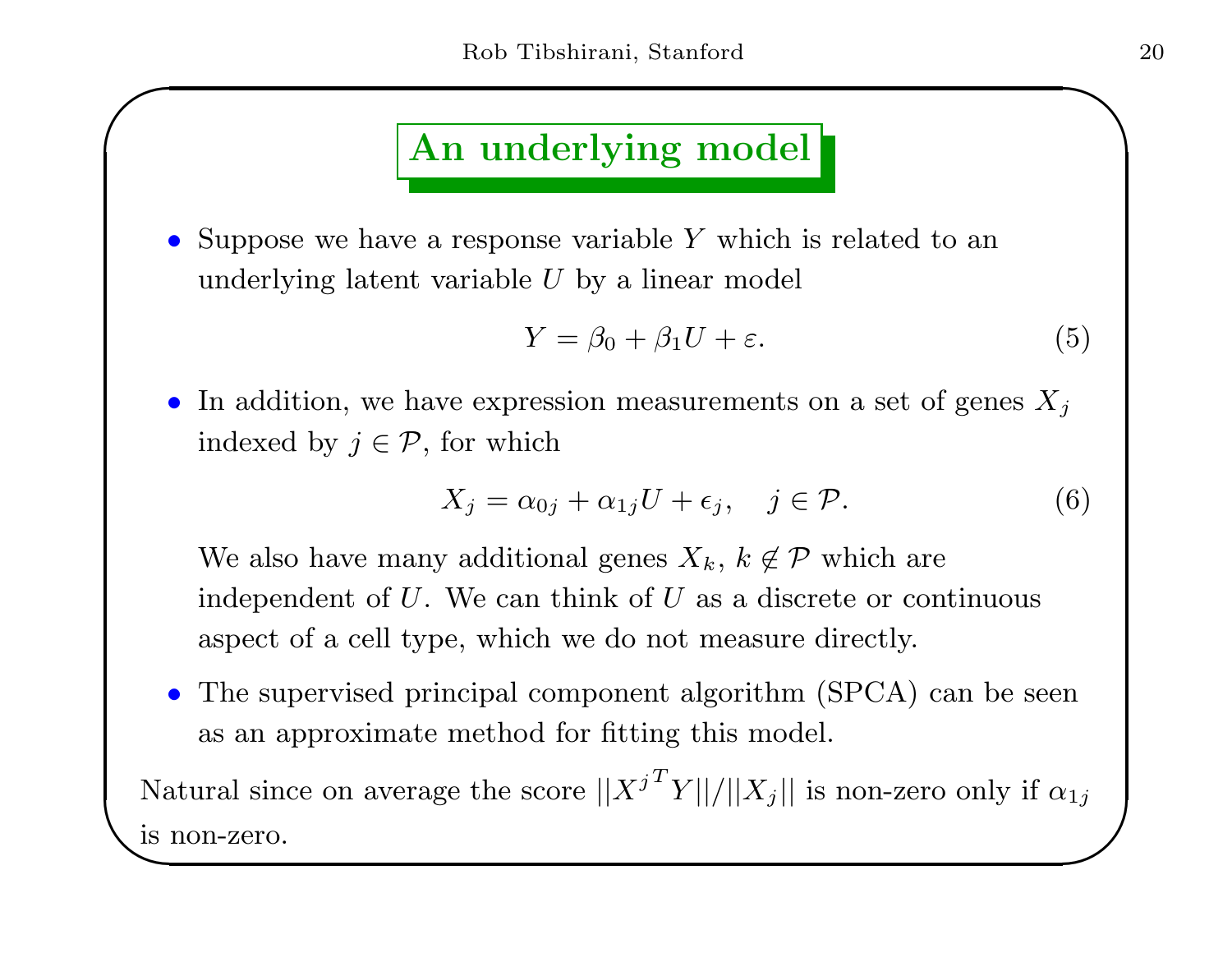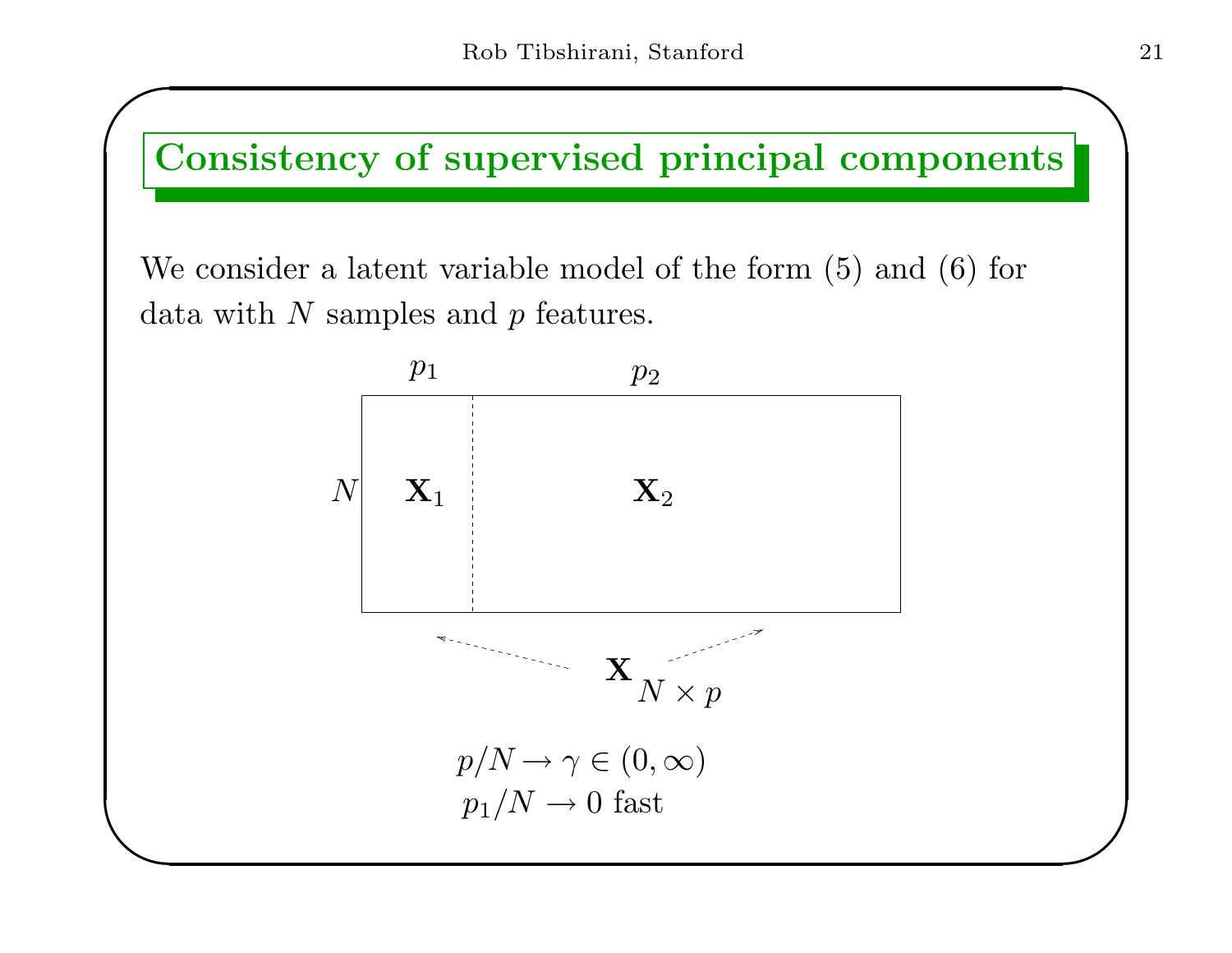#### We prove:

 $\bigg($ 

 $\setminus$ 

- $\bullet\,$  Let  $\tilde{U}$  $\tilde{U}$  be the leading principal component of  $\bf{X}$  and  $\tilde{\beta}$  $\beta$  be the regression coefficient of  $Y$  on  $\tilde{U}$  $\tilde{U}$ . Then  $\tilde{U}$  $U$  is not generally consistent for  $U$  and likewise  $\tilde{\beta}$  $\beta$  is not generally consistent for  $\beta$ .
- Assume that we are given  $X_1$ . Then if  $\hat{U}$  $U$  is the leading principal component of  $\mathbf{X}_1$  and  $\hat{\beta}$  $\hat{\beta}$  be the regression coefficient of Y on  $\hat{U}$  $\cup$  , these are both consistent.
- If  $X_1$  is not given but estimated by thresholding univariate features scores (as in the supervised principal component procedure), the  $\hat U$  corresponding  $\hat U$  $\hat{U} \,\, \mathrm{and} \,\, \hat{\beta}$  $\beta$  are consistent for  $K = 1$  component. For  $K > 1$ , it's a longer story...

 $\bigwedge$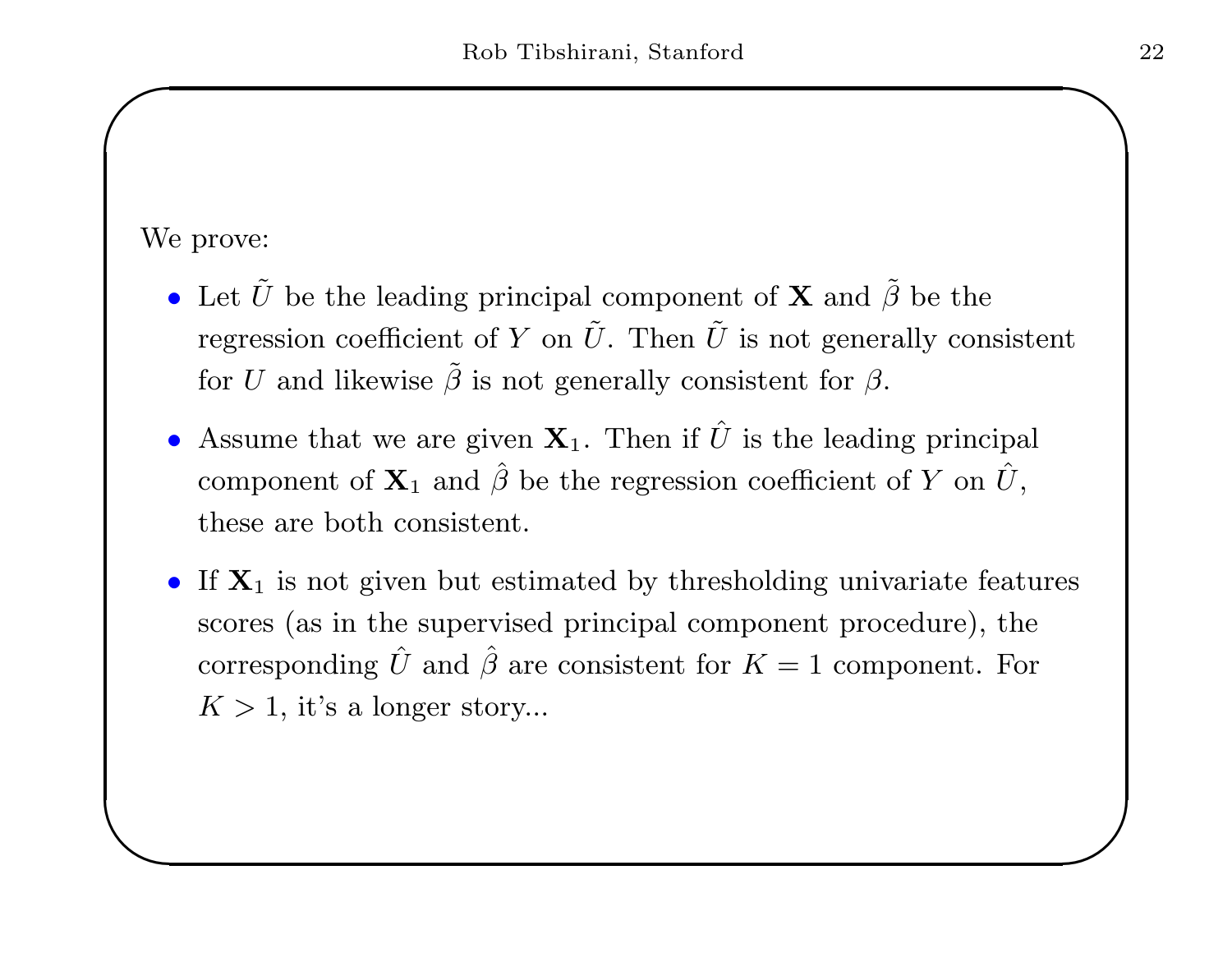$\setminus$ 

#### Importance scores and reduced models

- Having derived the predictor  $u_{\theta,1}$ , how do we assess the contributions of the  $p$  individual features? It is not true that the features that passed the screen  $|s_j| > \theta$  are necessarily important or that they are only important features.
- Instead, we compute the *importance score* as the correlation between each feature and  $u_{\theta,1}$ : imp<sub>j</sub> = cor( $x_j, u_{\theta,1}$ )

 $\bigwedge$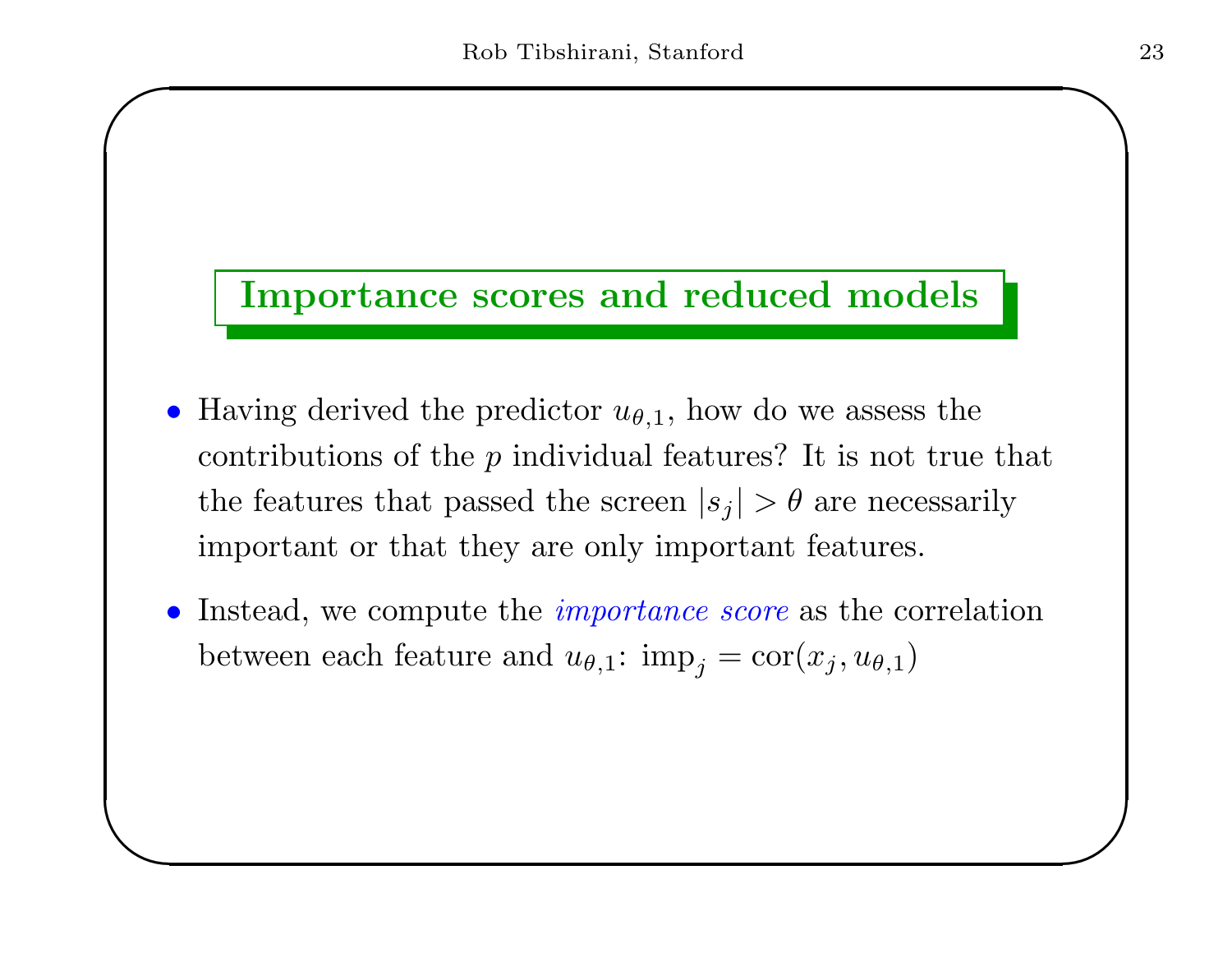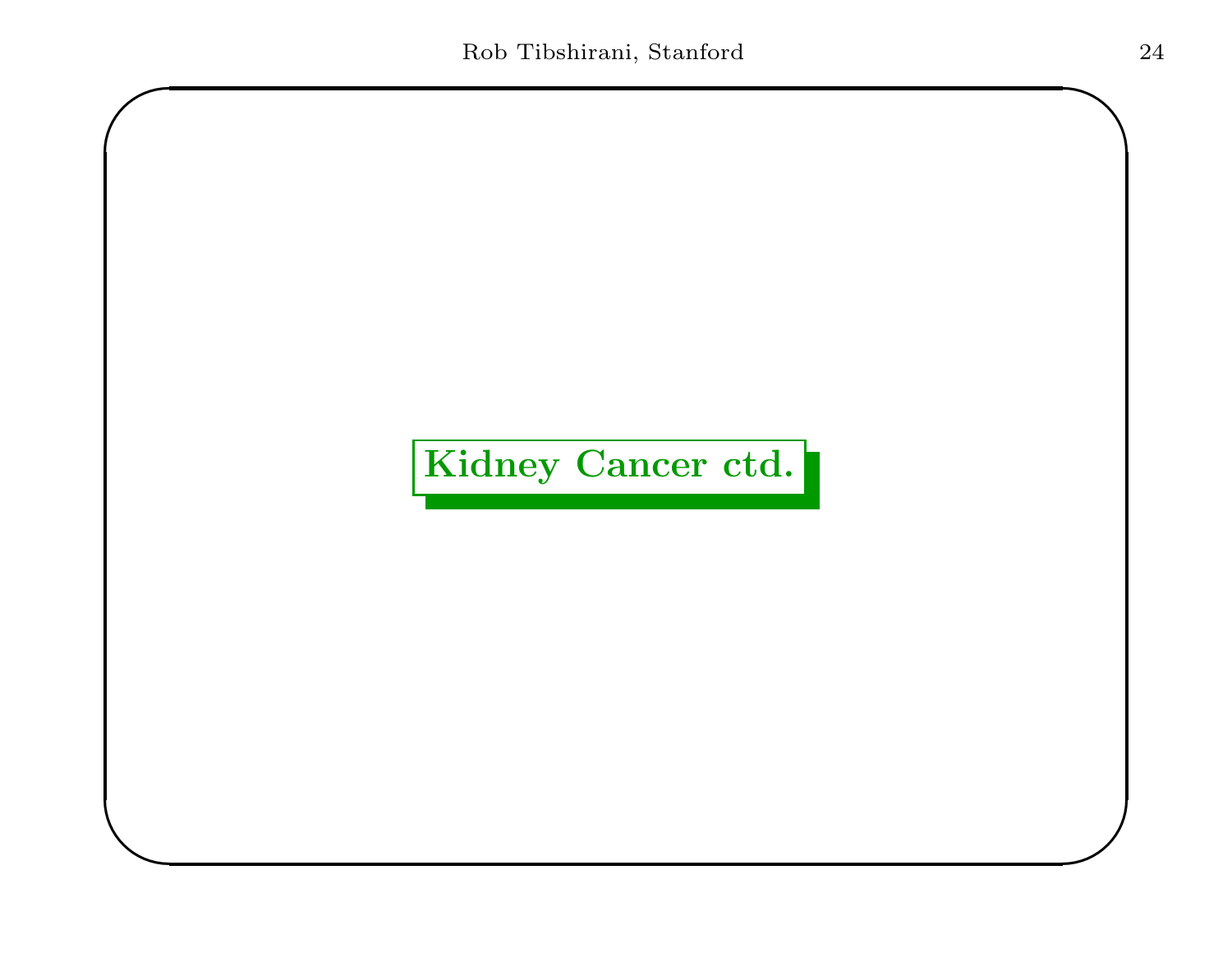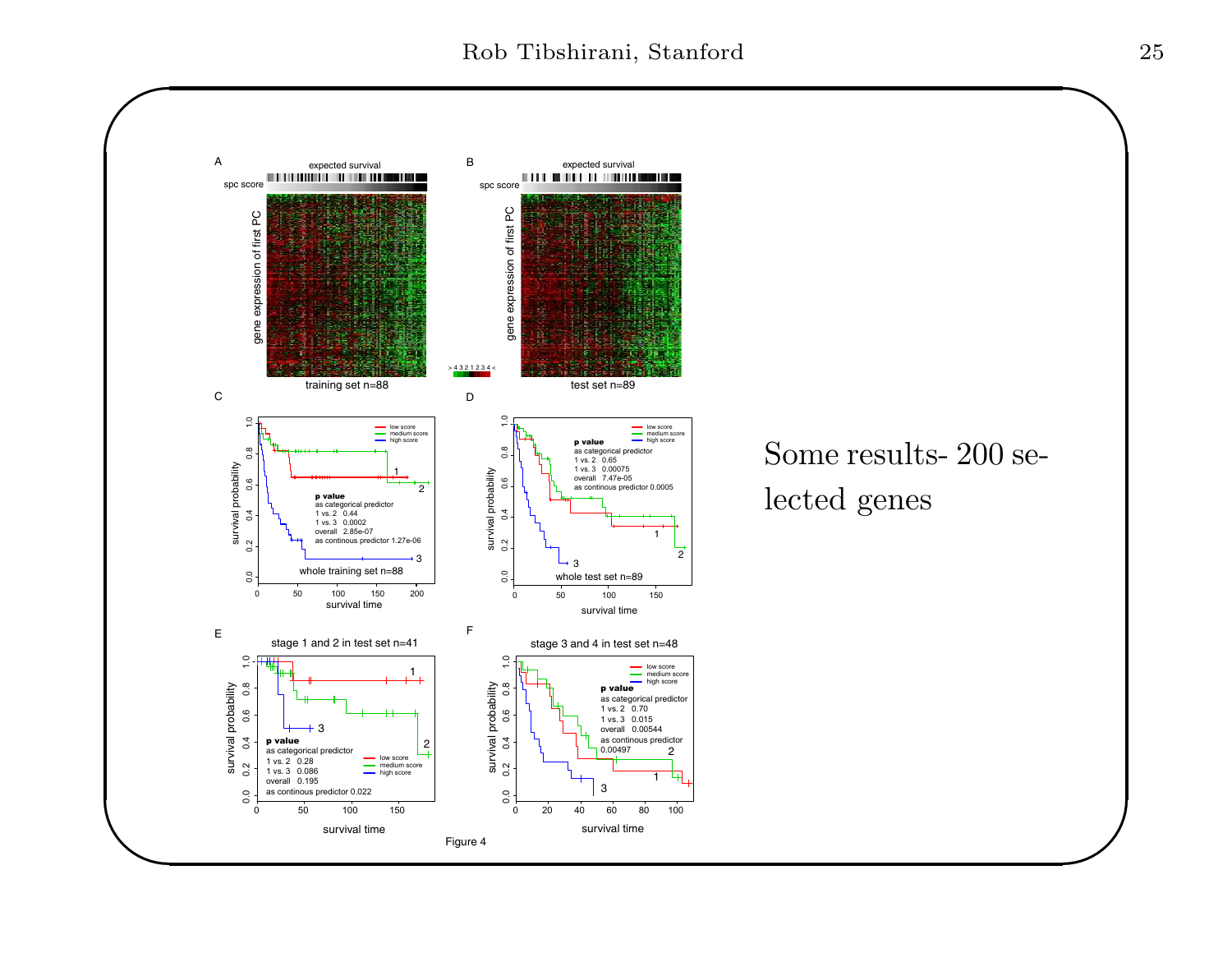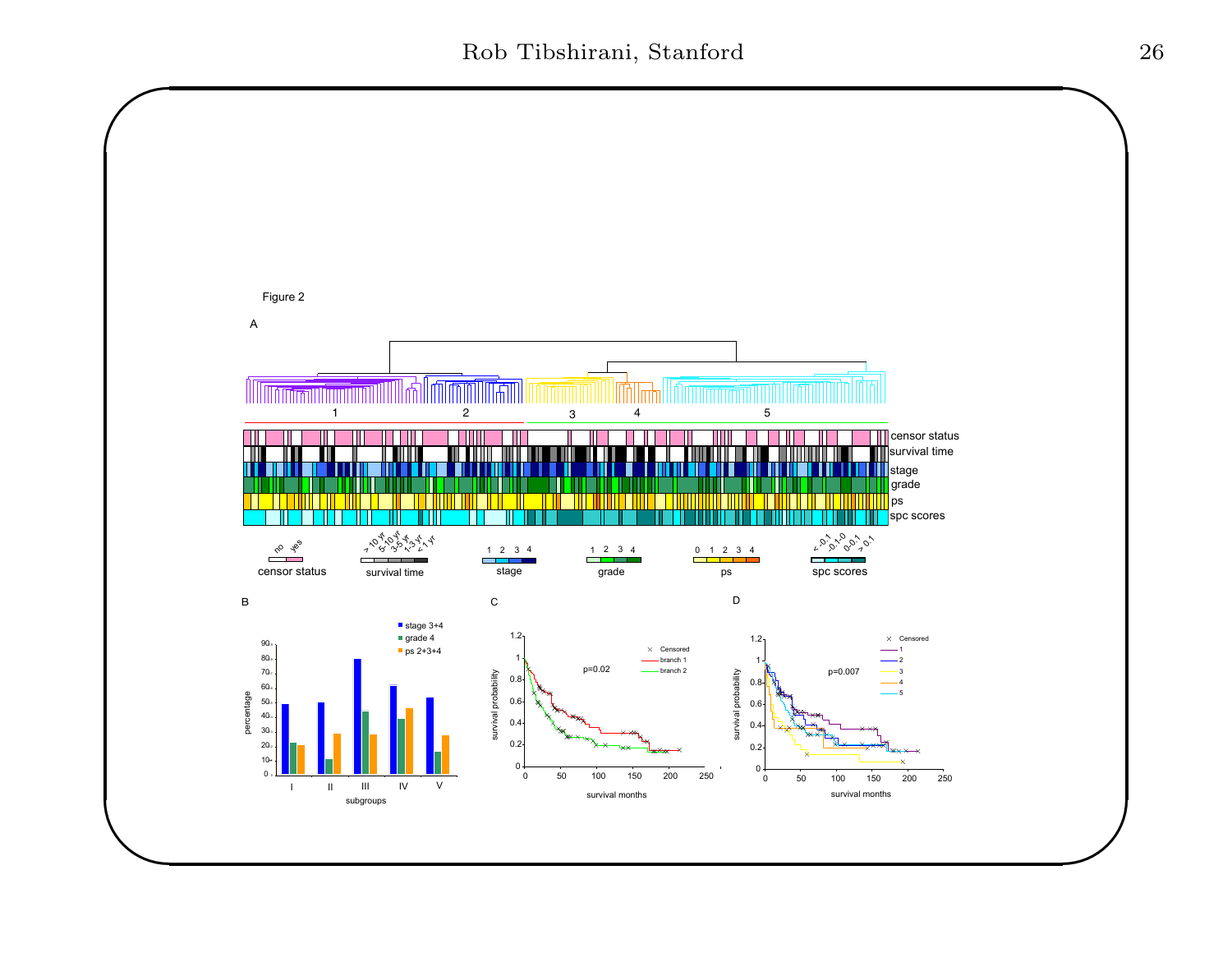#### Five groups vs SPC

|     | $\c{oef}$ se $(\c{oef})$ z        | $\mathbf{p}$ |
|-----|-----------------------------------|--------------|
| gr2 | $-0.414$ 0.588 $-0.705$ 0.4800    |              |
| gr3 | 0.505  0.580  0.870  0.3800       |              |
| gr4 | $-0.977$ 0.738 $-1.323$ 0.1900    |              |
| gr5 | $-0.793$ 0.507 $-1.563$ 0.1200    |              |
|     | spc.pred 8.298 2.588 3.206 0.0013 |              |

 $\bigg($ 

 $\setminus$ 

dropping gr1--gr5: LR test =1.1, 4 degrees of freedom

 $\bigwedge$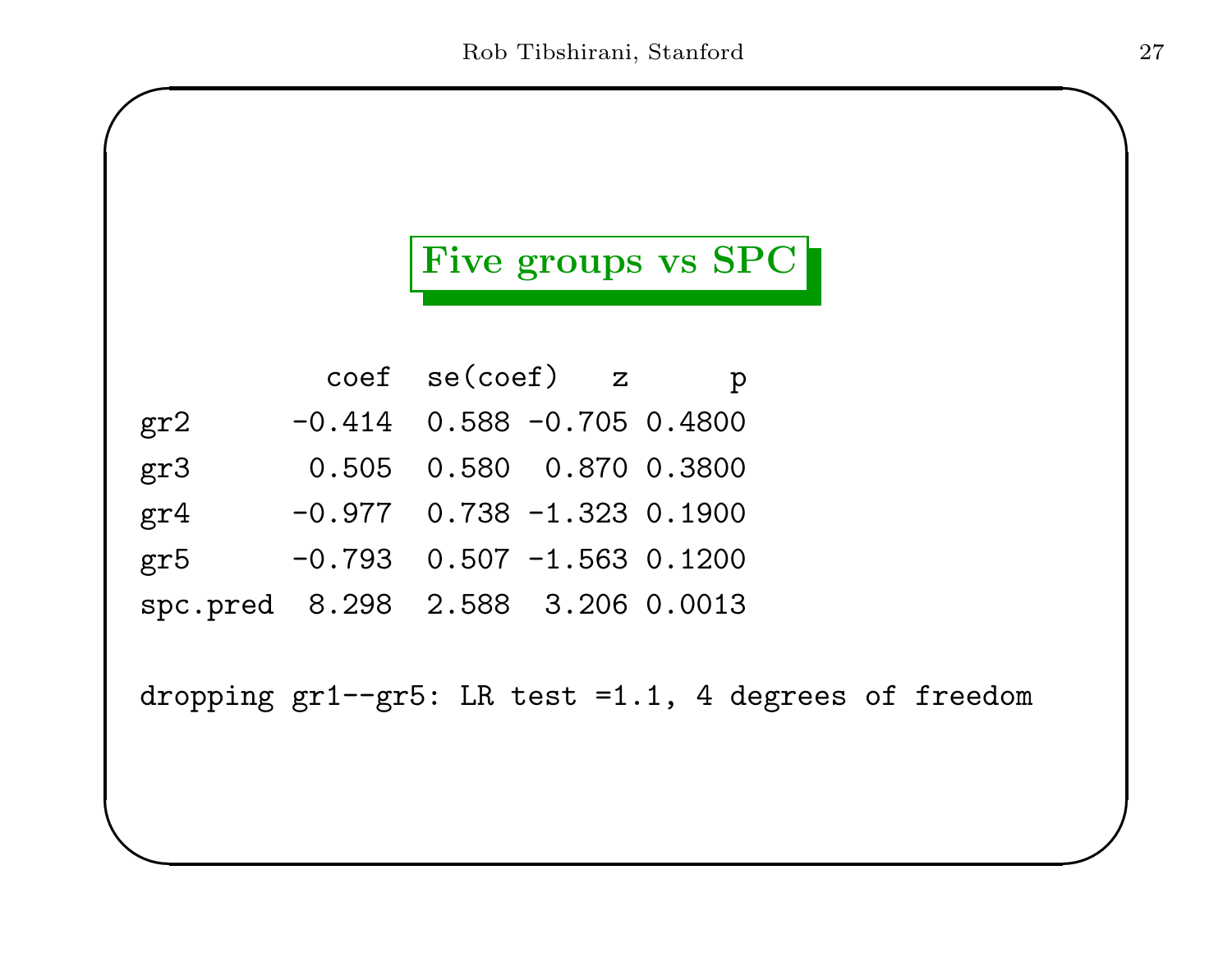#### Some alternative approaches

• Ridge regression:

$$
\min_{\beta} ||y - \beta_0 - \mathbf{X}\beta||^2 + \lambda ||\beta||^2, \tag{7}
$$

 $\bullet$  Lasso:

 $\bigg($ 

$$
\min_{\beta} ||y - \beta_0 - \mathbf{X}\beta||^2 + \lambda \sum_{j=1}^p |\beta_j| \tag{8}
$$

• Partial least squares:

Standardize each of the variables to have zero mean and unit norm, and compute the univariate regression coefficients  $w = \mathbf{X}^T y$ .

 $\setminus$  $\mathcal{S}$ • define  $u_{\text{PLS}} = \mathbf{X}w$ , and use it in a linear regression model with y.

 $\bigwedge$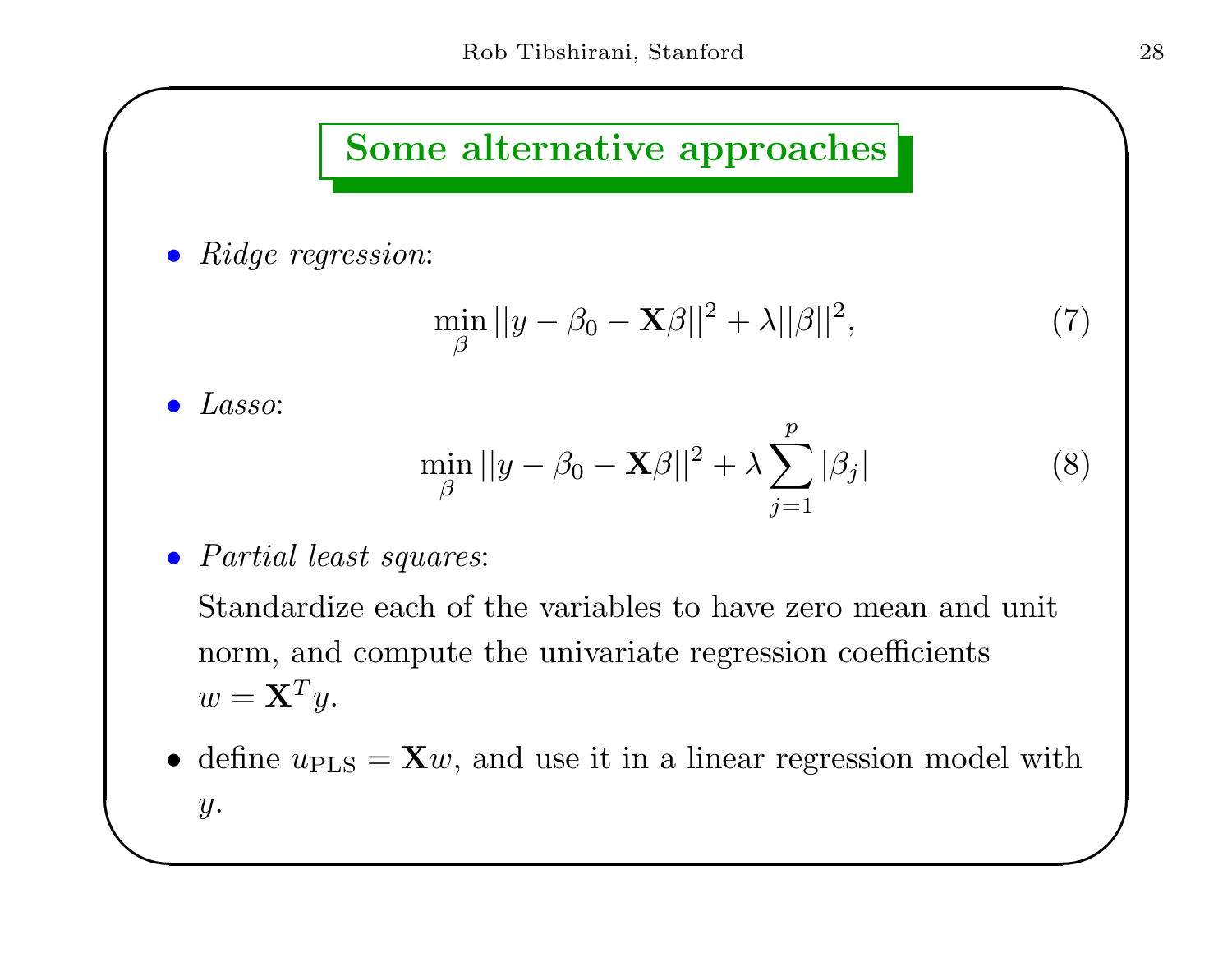

 $\setminus$ 

$$
\max_{||v||=1} (1-\alpha) \text{Var}(z) + \alpha \text{Cov}(z, y)^2 \quad \text{s.t. } z = \mathbf{X}v. \tag{9}
$$

We also call this a "mixed covariance" method.

 $\bigwedge$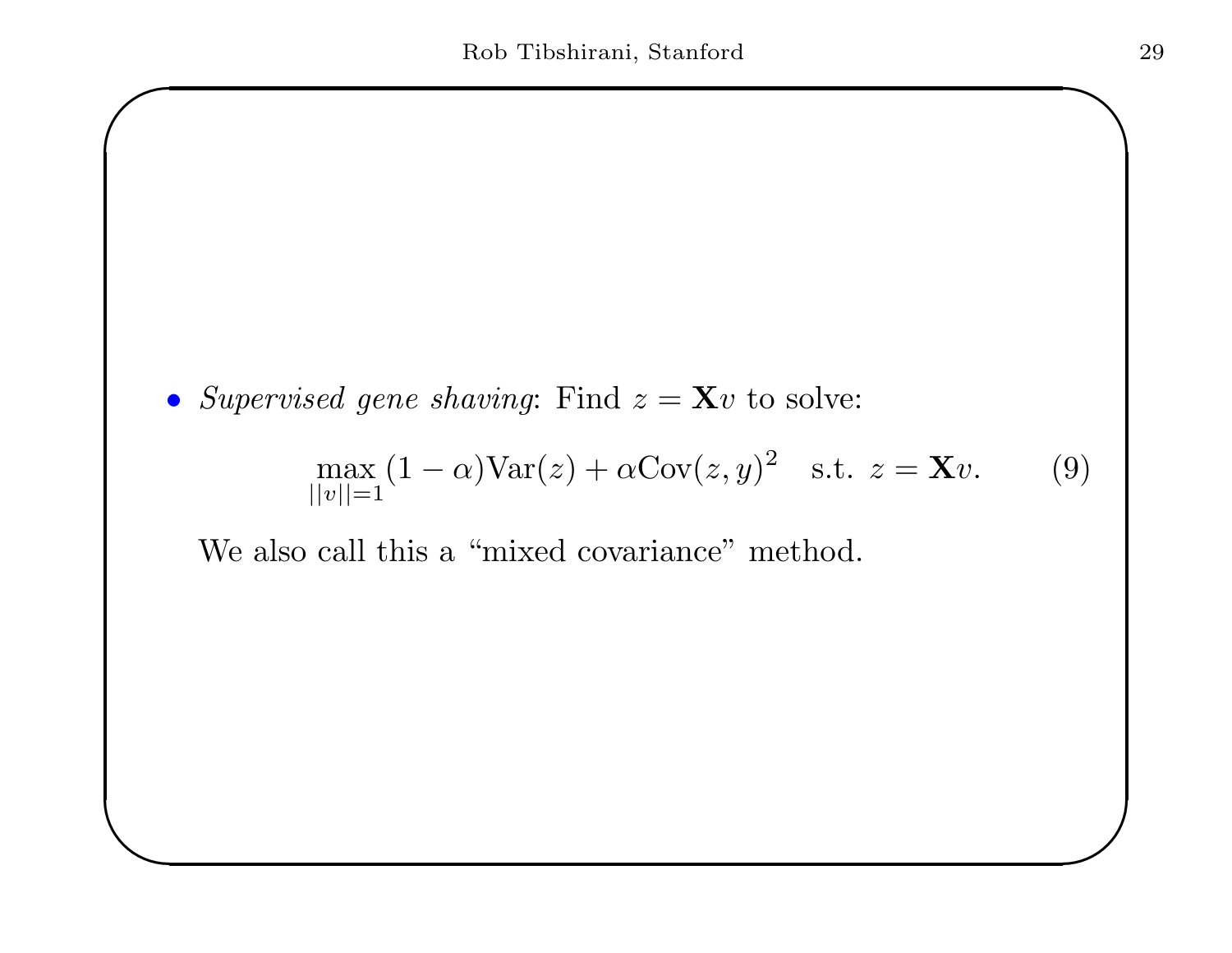$\setminus$ 

### Simulation studies

Data generated from <sup>a</sup> latent-variable model; first 50 features are important

 $\bigwedge$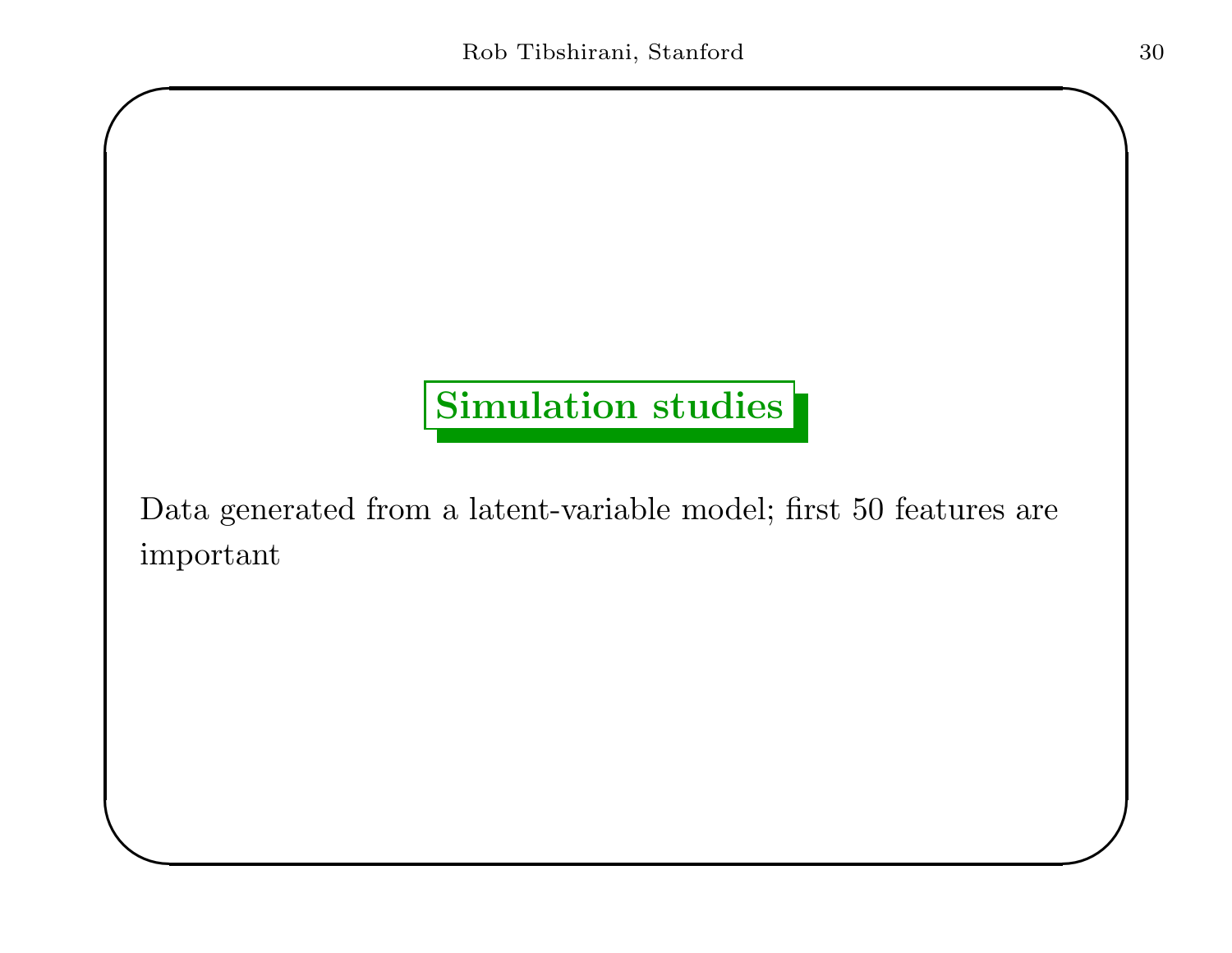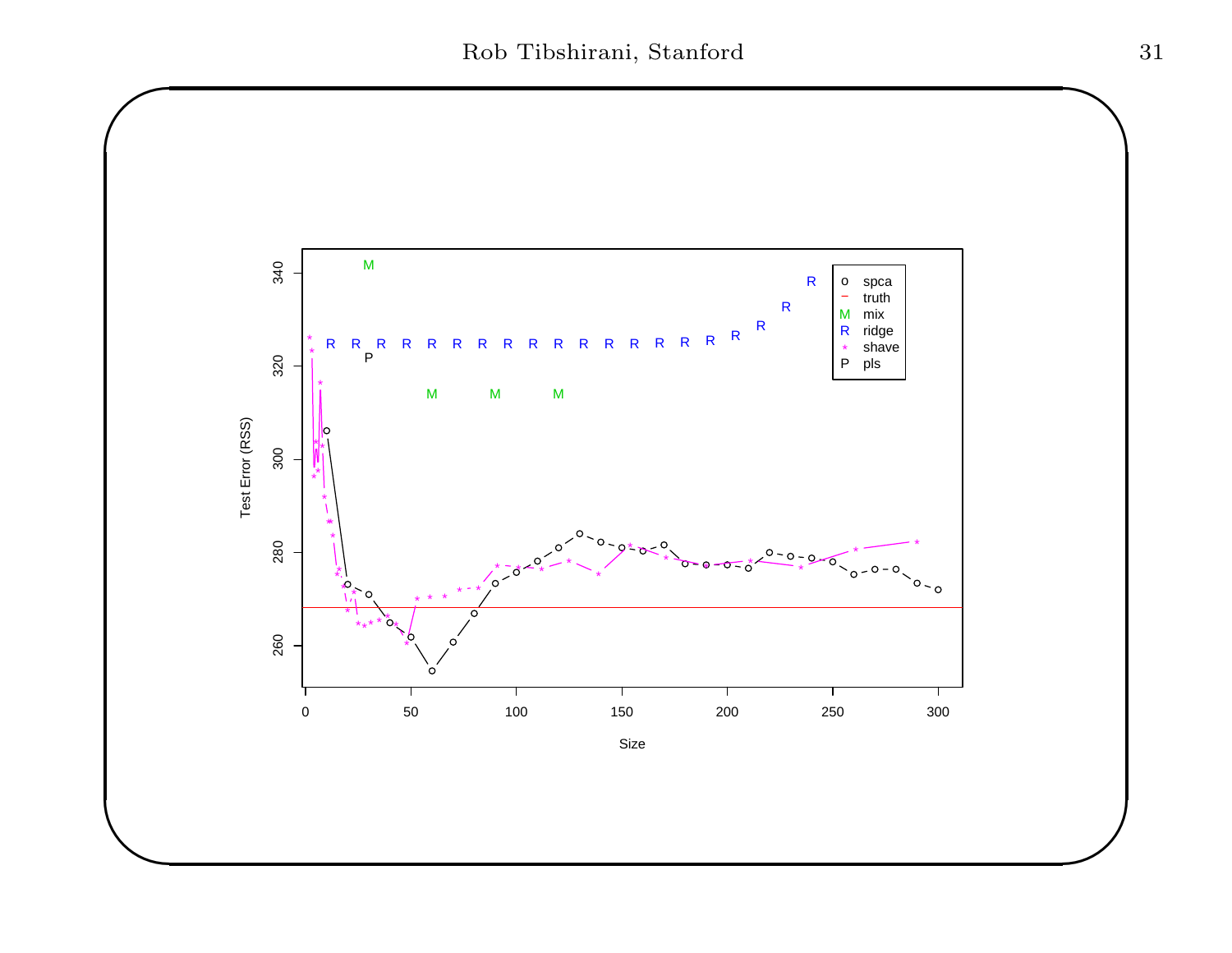$\setminus$ 

### Simulation study

#### Gaussian prior for true coefficients

| Method           | <b>CV</b> Error | Test Error    |
|------------------|-----------------|---------------|
| <b>PCR</b>       | 293.4 (17.21)   | 217.6 (10.87) |
| PCR-1            | 316.8 (20.52)   | 239.4 (11.94) |
| <b>PLS</b>       | 291.6 (13.11)   | 218.2 (12.03) |
| Ridge regression | 298.0 (14.72)   | 224.2 (12.35) |
| Lasso            | 264.0 (13.06)   | 221.9 (12.72) |
| Supervised PC    | 233.2 (11.23)   | 176.4 (10.14) |
| Mixed var-cov.   | 316.7 (19.52)   | 238.7 (10.24) |
| Gene shaving     | 223.0 (8.48)    | 172.5(9.25)   |

 $\bigwedge$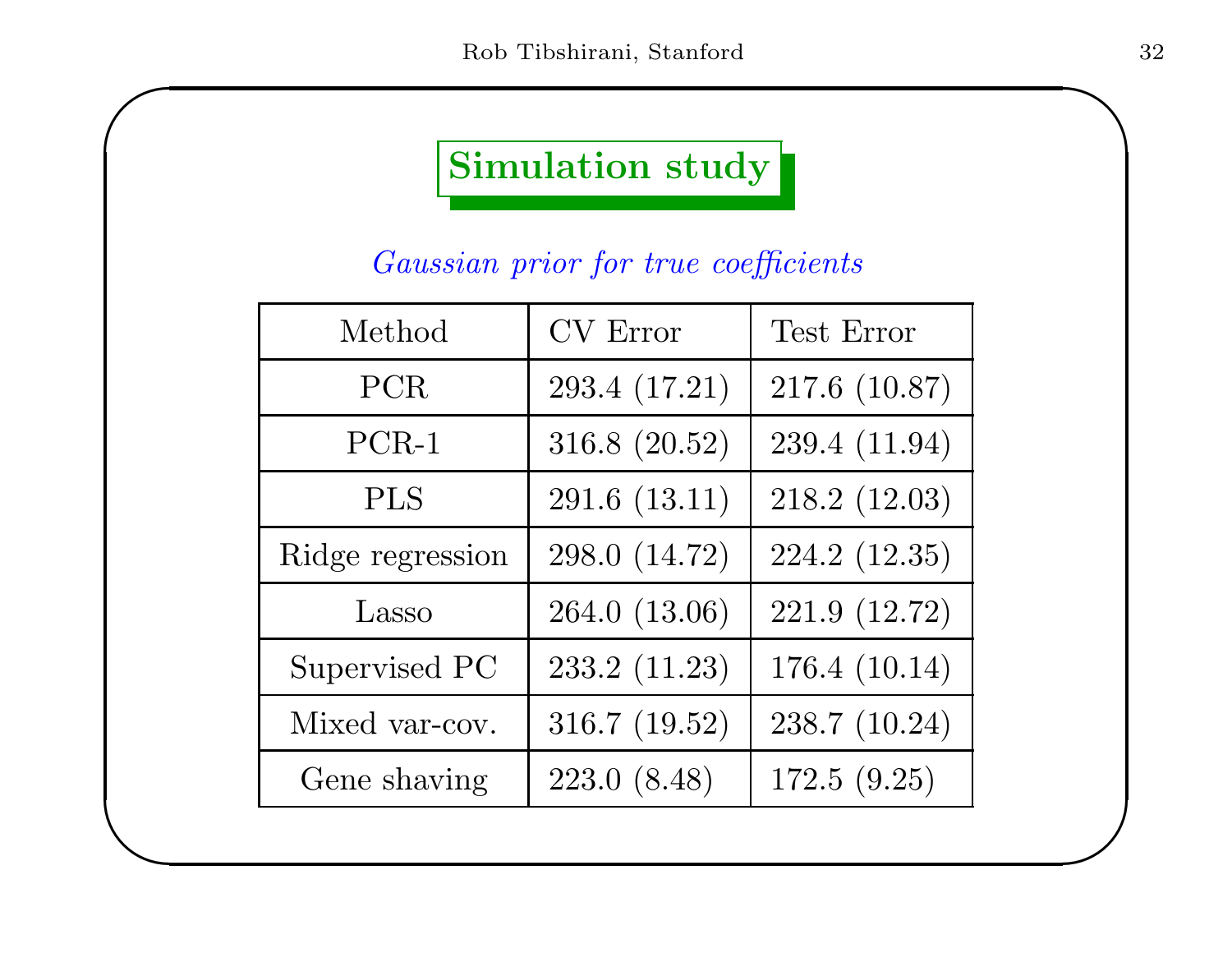$\setminus$ 

### More survival studies

|                     | $(a)$ DLBCL     |                      | (b) Breast Cancer |       |                      |              |
|---------------------|-----------------|----------------------|-------------------|-------|----------------------|--------------|
| Method              | $R^2$           | p-val                | NC                | $R^2$ | p-val                | NC           |
| $(1)$ SPCA          | 0.11            | 0.003                | $\overline{2}$    | 0.27  | $2.1 \times 10^{-5}$ | $\mathbf 1$  |
| $(2)$ PC Regression | 0.01            | 0.024                | $\overline{2}$    | 0.22  | 0.0003               | 3            |
| $(3)$ PLS           | 0.10            | 0.004                | 3                 | 0.18  | 0.0003               | $\mathbf{1}$ |
| $(4)$ Lasso         | 0.16            | 0.0002               | <b>NA</b>         | 0.14  | 0.001                | <b>NA</b>    |
|                     | (c) Lung Cancer |                      | $(d)$ AML         |       |                      |              |
| Method              | $R^2$           | p-val                | <b>NC</b>         | $R^2$ | p-val                | NC           |
| $(1)$ SPCA          | 0.36            | $1.5 \times 10^{-7}$ | 3                 | 0.16  | 0.0013               | 3            |
| $(2)$ PC Regression | 0.11            | 0.0156               | 1                 | 0.08  | 0.0376               | $\mathbf{1}$ |
| $(3)$ PLS           | 0.18            | 0.0044               | 1                 | 0.07  | 0.0489               | $\mathbf{1}$ |
| $(4)$ Lasso         | 0.26            | 0.0001               | <b>NA</b>         | 0.05  | 0.0899               | <b>NA</b>    |

 $\bigwedge$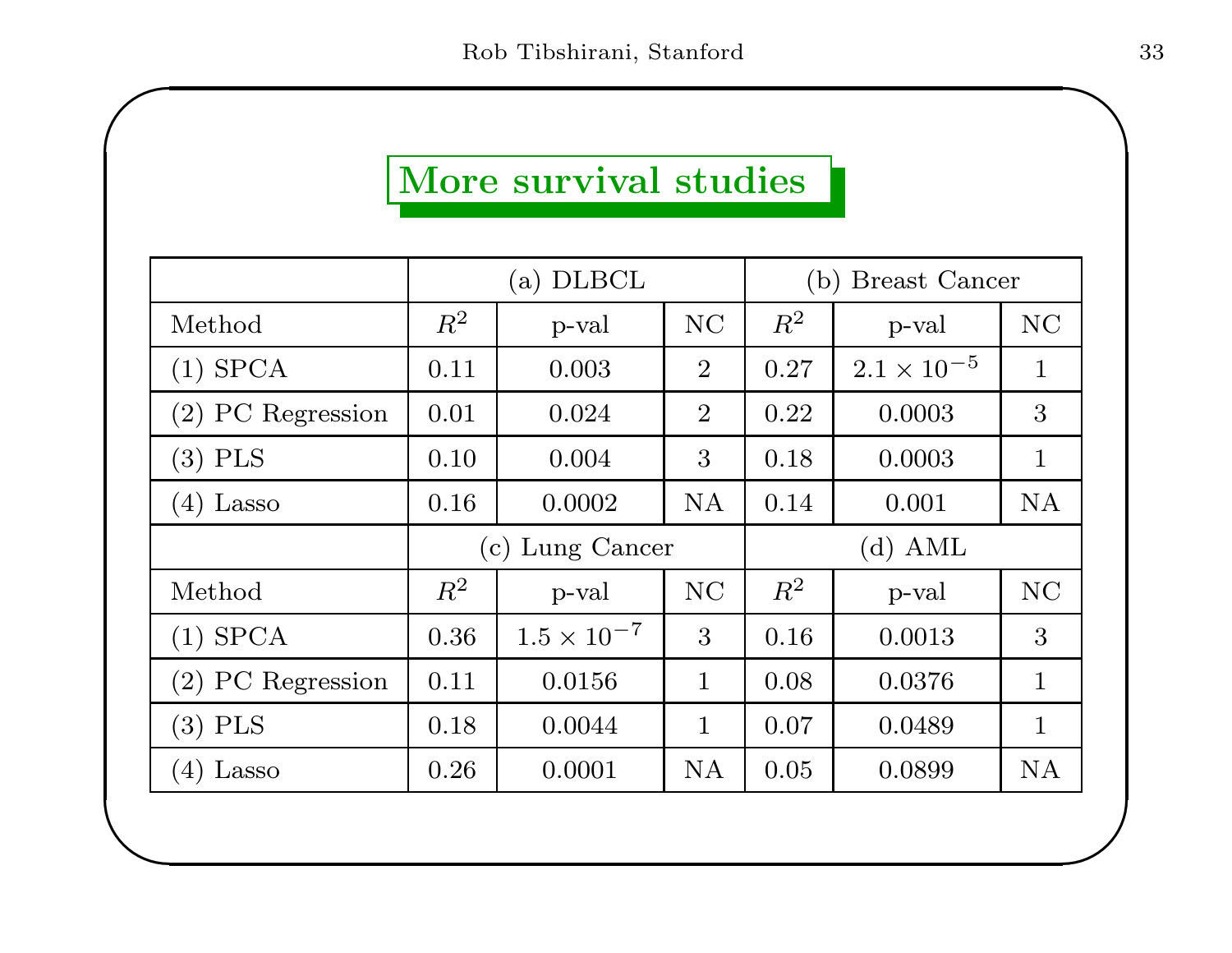#### SPC vs Partial least squares

Can apply PLS after hard-thresholding of features.

Now PLS uses

 $\bigg($ 

 $\setminus$ 

$$
\mathbf{z} = \sum_{j \in \mathcal{P}} \langle \mathbf{y}, \mathbf{x}_j \rangle \mathbf{x}_j \tag{10}
$$

where  $\langle \mathbf{y}, \mathbf{x}_j \rangle = \sum_i y_i x_{ij}$ , the inner product between the *j*th feature and the outcome vector y.

In contrast, supervised principal components direction  $\hat{u}$  satisfies

$$
\hat{\mathbf{u}} = \sum_{j \in \mathcal{P}} \langle \hat{\mathbf{u}}, \mathbf{x}_j \rangle \mathbf{x}_j \tag{11}
$$

 $\bigwedge$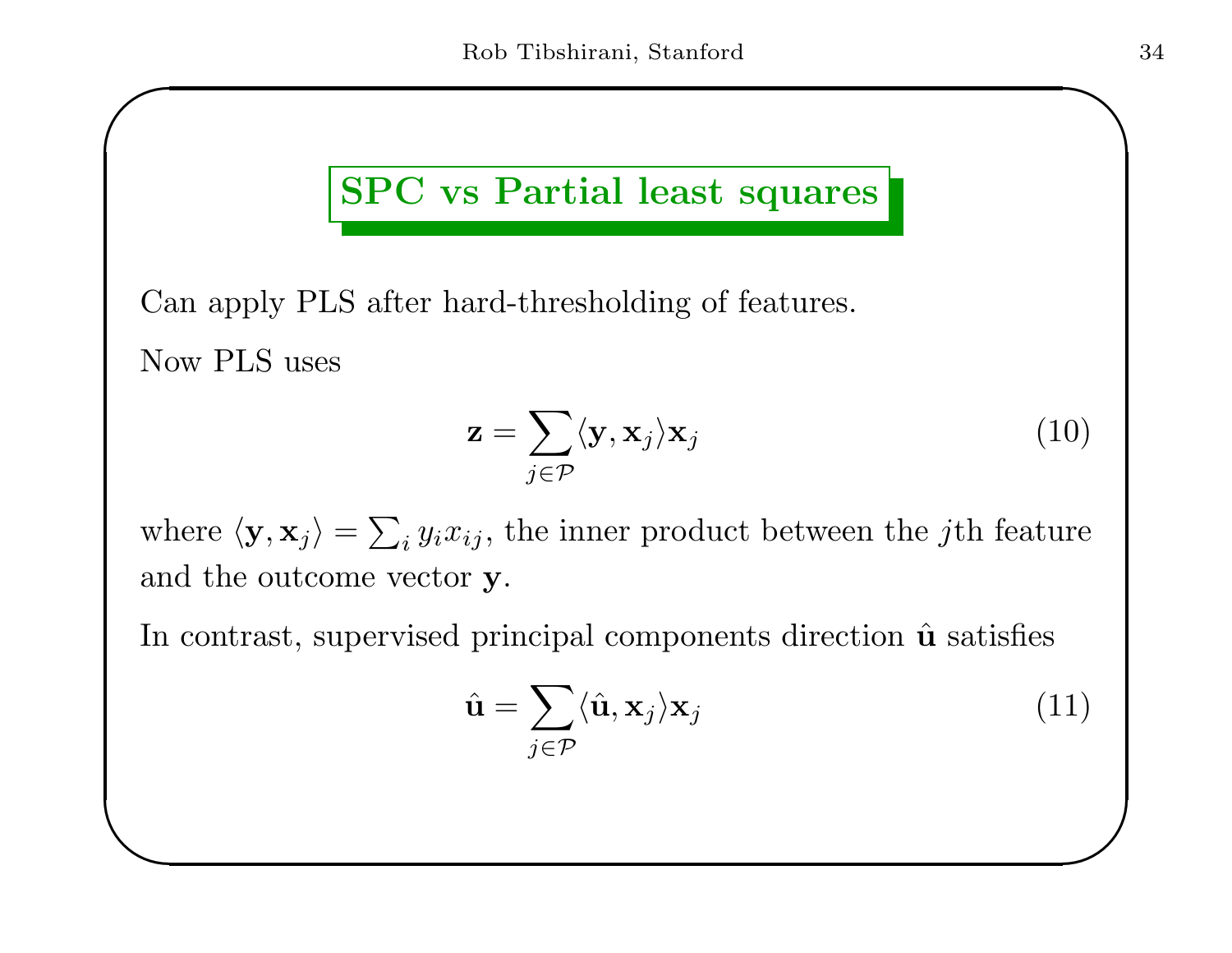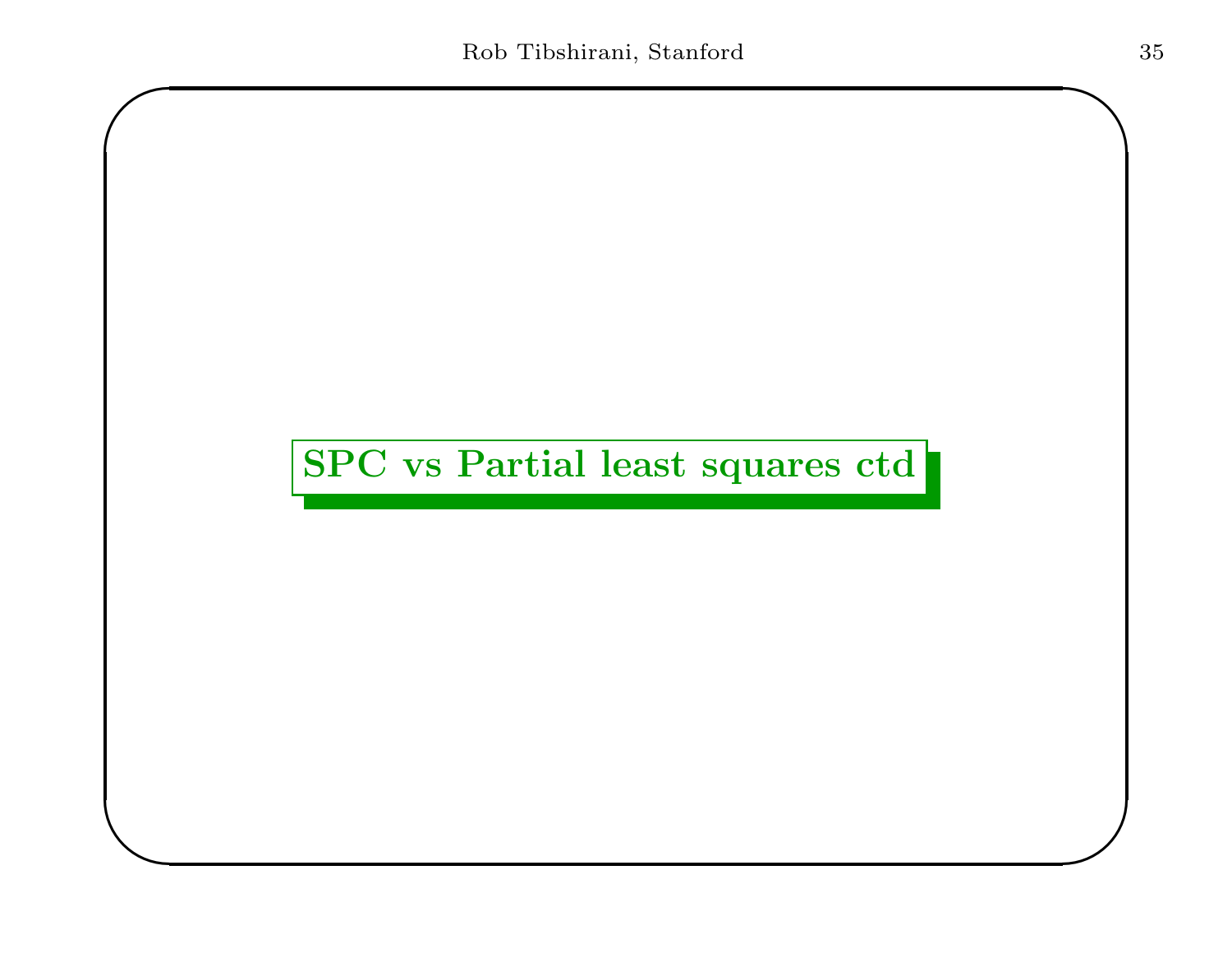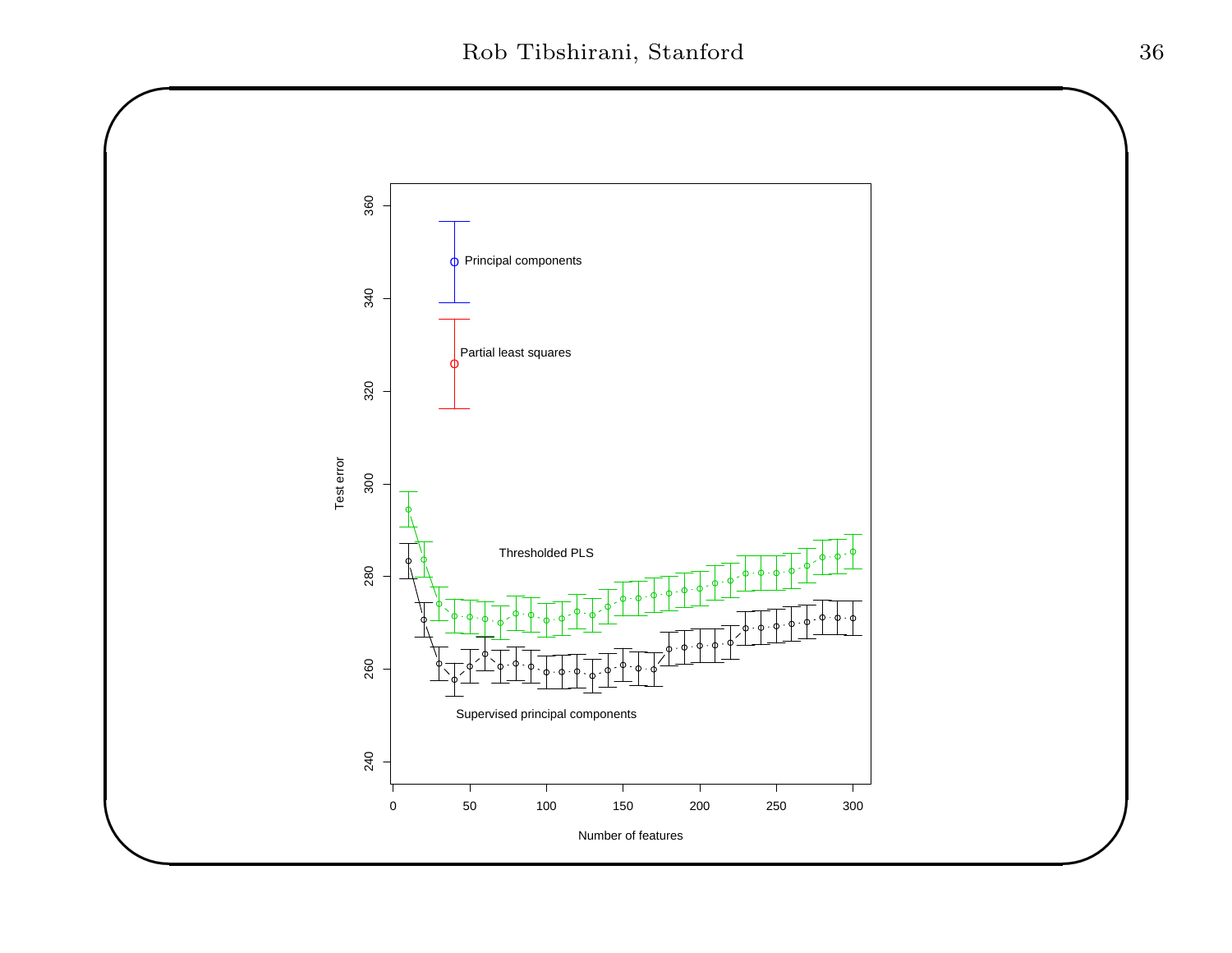$\setminus$ 

## Take home messages

- One key to the success of Supervised PC is the hard-thresholding (discarding) of noisy features– giving them low weight (as in ridge regression) is not harsh enoug<sup>h</sup>
- Given the chosen features, SPC makes more efficient use of the information than does partial least squares.

 $\bigwedge$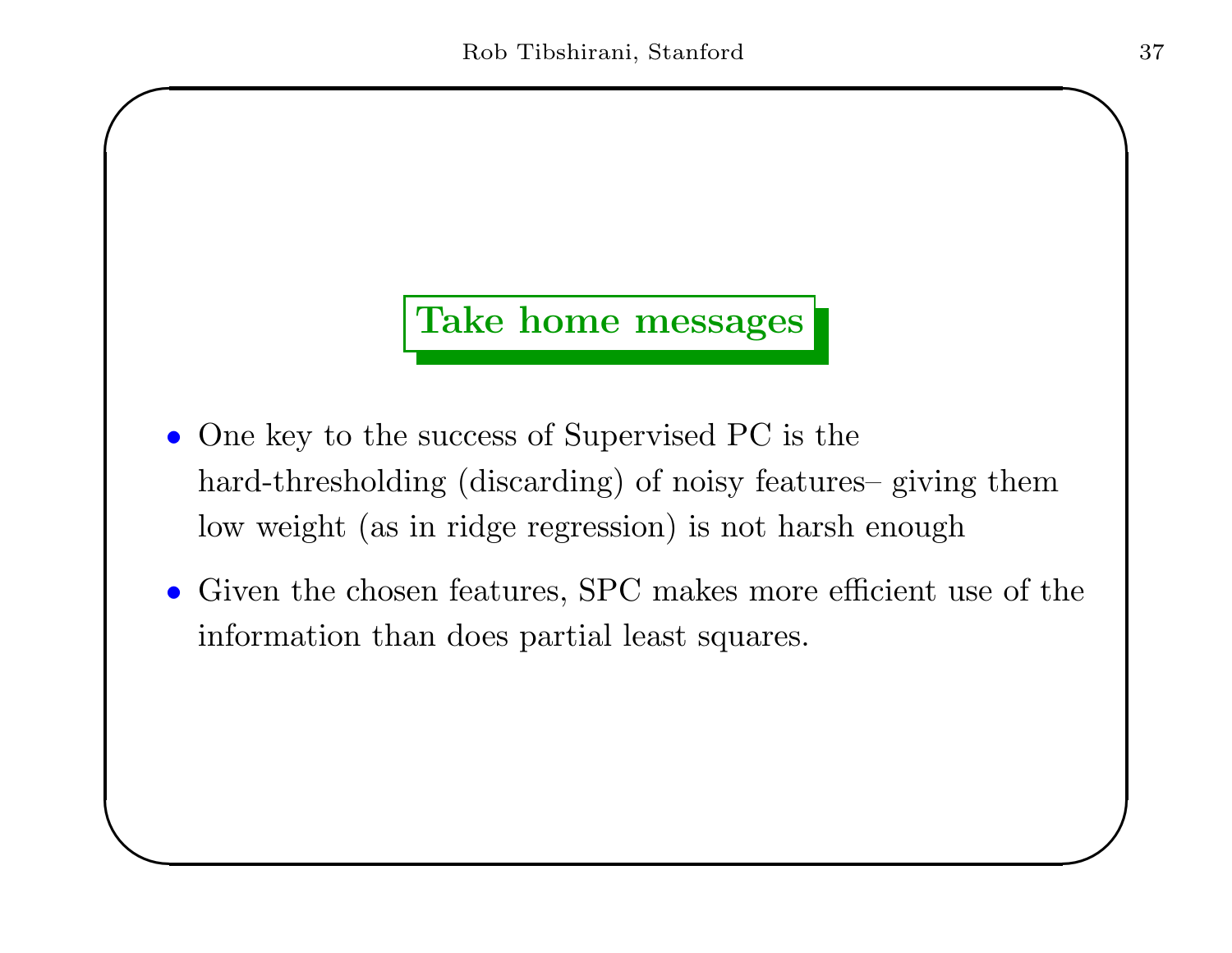### Pre-conditioning to find <sup>a</sup> reduced model

Paul, Bair, Hastie, Tibshirani (2007) submitted

 $\bigg($ 

 $\setminus$ 

- Supervised principal components finds <sup>a</sup> good predictive model, but not necessarily <sup>a</sup> very parsimonious one.
- Features that pass the initial filter might not be the ones that are most correlated with the supervised principal component
- Highly correlated features will all tend to be included together
- need to do some sort of model selection, using eg forward stepwise regression or the lasso

 $\bigwedge$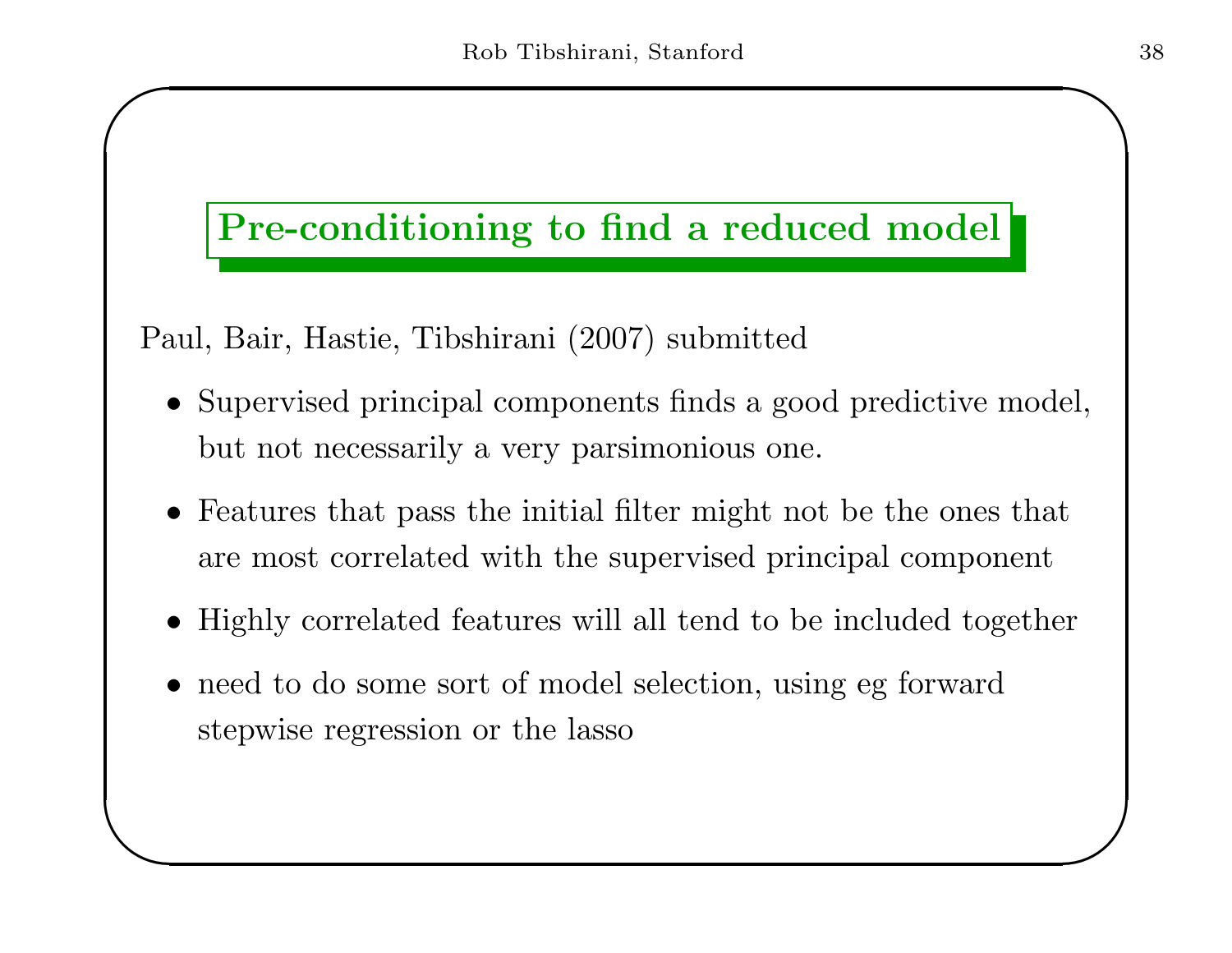$\setminus$ 

## Pre-conditioning continued

- Usual approach: apply forward stepwise regression or the lasso to the outcome y. There has been lots of recent work of the virtues of the lasso for model selection- Donoho, Meinhausen and Buhlmann, Meinhausen and Yu;
- Pre-conditioning idea: 1) compute supervised principal components predictions  $\hat{y}$ , then 2) apply forward stepwise regression or the lasso to  $\hat{y}$
- •Why should this work? The denoising of the outcome should help reduce the variance in the model selection process.

 $\bigwedge$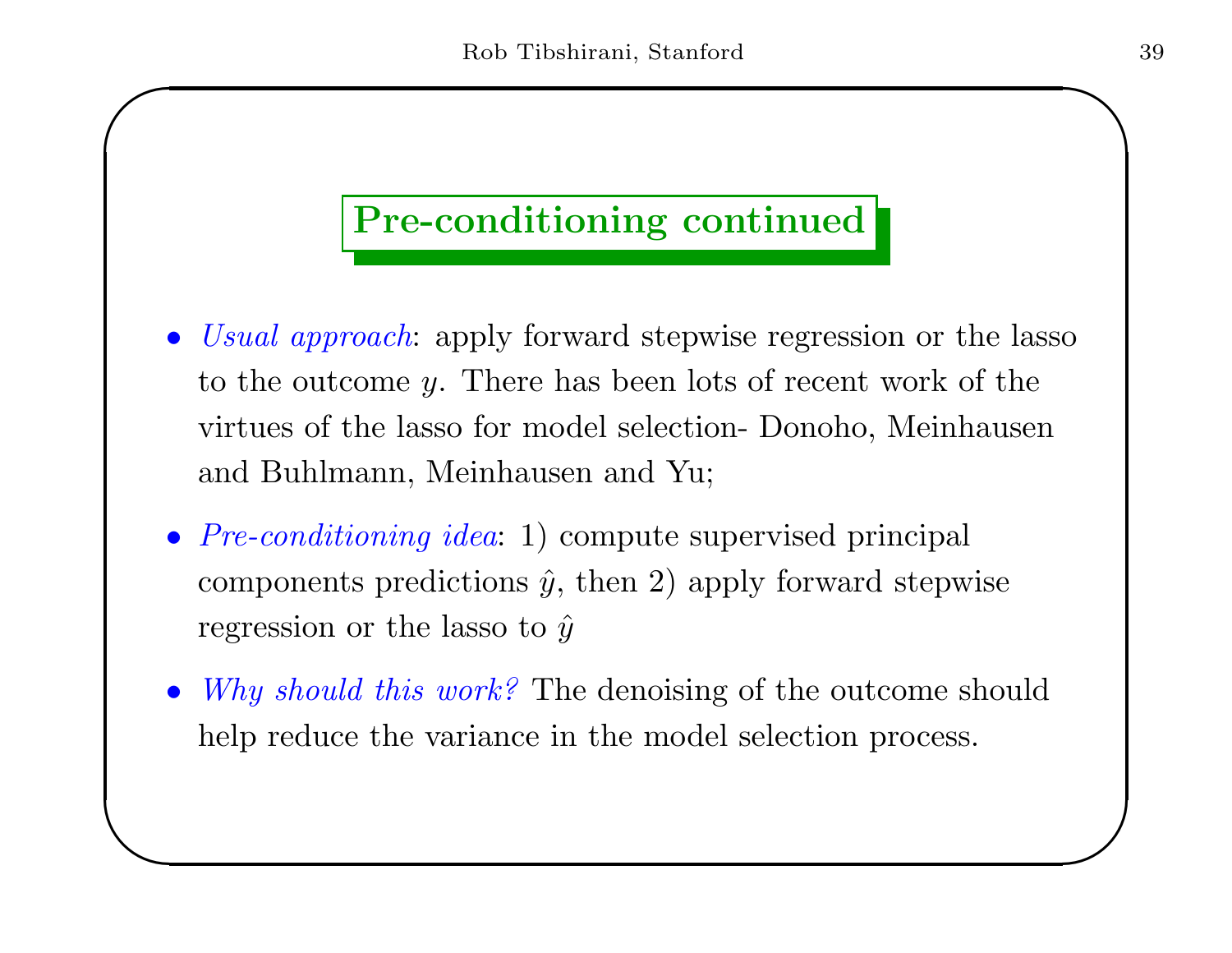

Pre-conditioning pares the number of genes down from 200 to 20.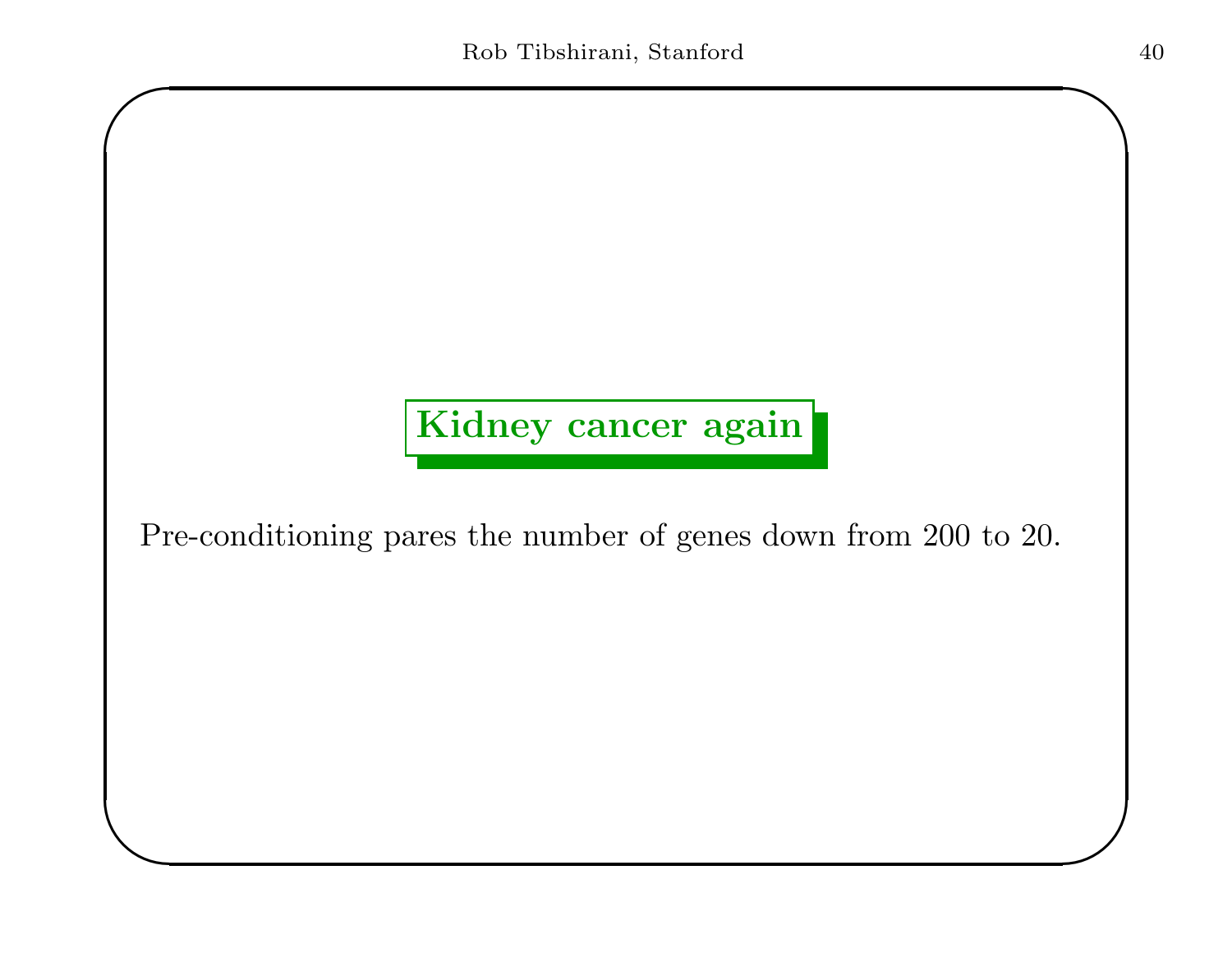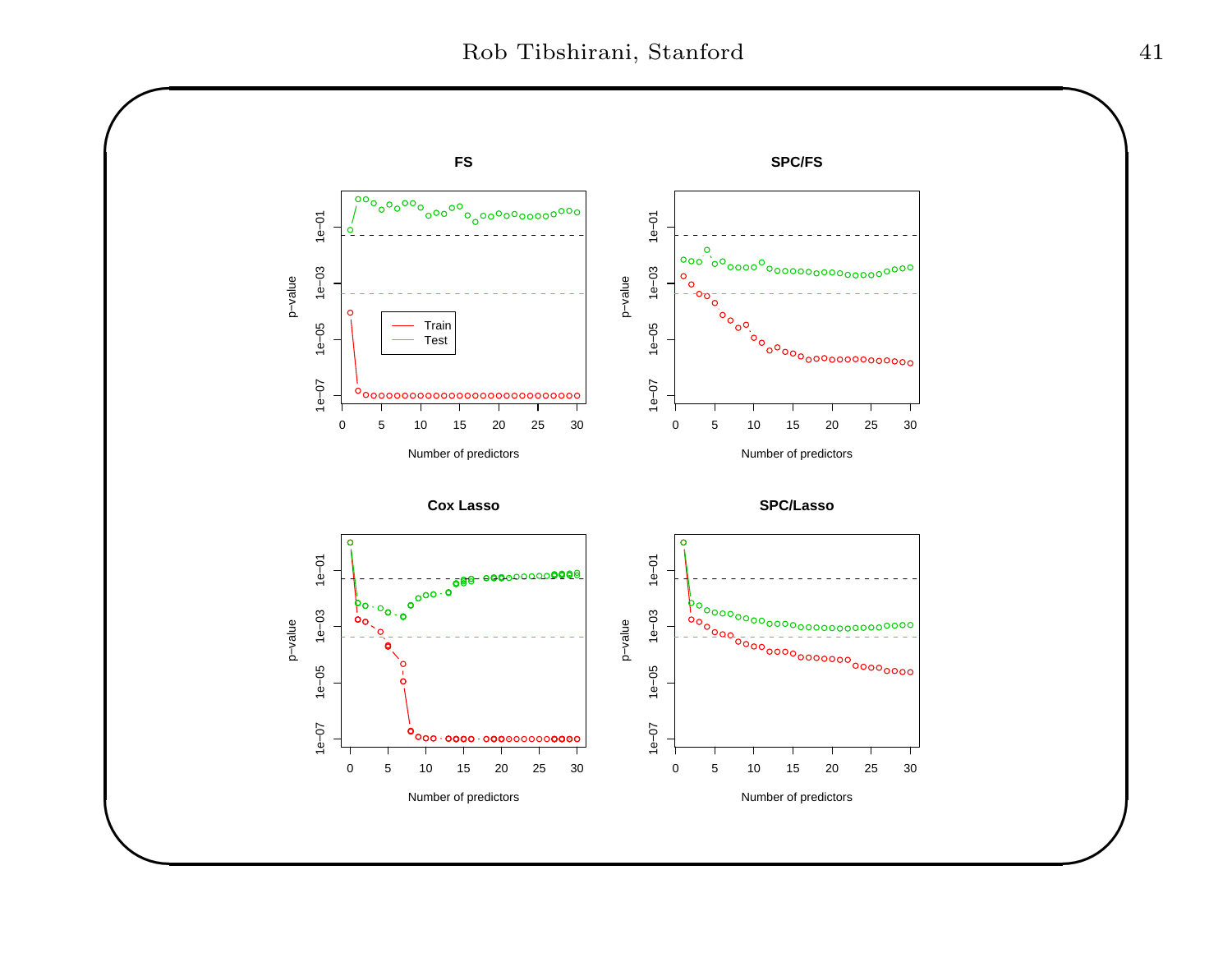$\setminus$ 

## Asymptotics

- we show that the pre-conditioning procedure, combining supervised principal components with the lasso, under suitable regularity conditions leads to asymptotically consistent variable selection in the Gaussian linear model setting.
- We also show that the errors in the pre-conditioned response have a lower order than those in the original outcome variable.

 $\bigwedge$